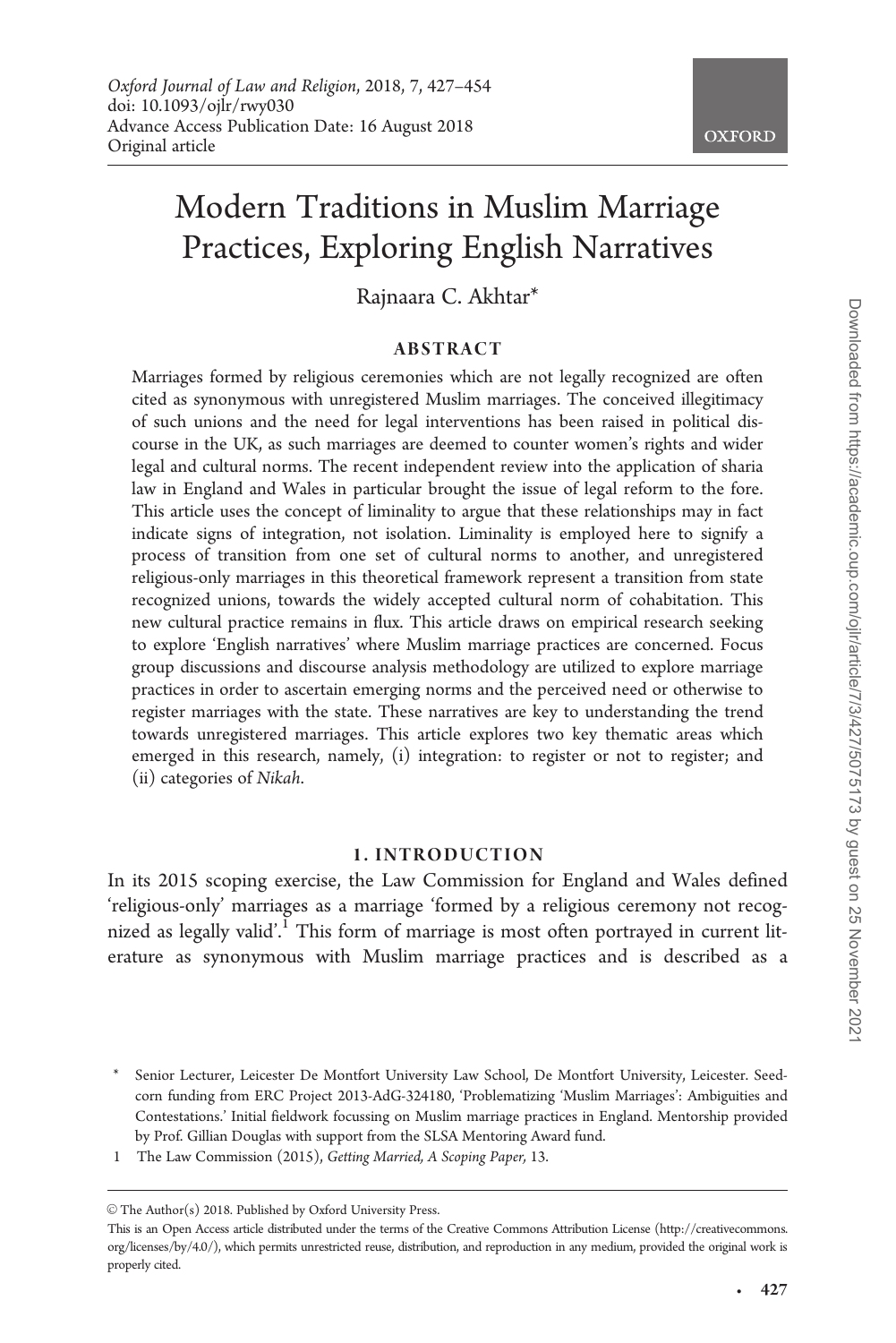burgeoning trend.<sup>2</sup> 'Unregistered'<sup>3</sup> Muslim marriages are seen in all jurisdictions, whether Muslim citizens form the minority or indeed the majority.<sup>4</sup> However, while in Muslim majority states they remain exceptional, in Muslim minority contexts research suggests that they may account for the majority of Muslim marriages. In the most recent and extensive survey of its kinds, True Vision Aire and Channel 4 commissioned a survey of 903 Muslim women during 2016–17, and found 60 per cent of the respondents were in religious-only marriages.<sup>5</sup>

Questions over the legal status of these marriages arise due to non-compliance with formal marriage requirements. In England and Wales, the Marriage Act 1949 requires marriages to be preceded by a period of 28 days' notice, celebrated in a particular location<sup>6</sup> and conducted in the presence of designated officials.<sup>7</sup> In contrast, the Nikah (Muslim marriage ceremony) can occur anywhere, at anytime; with no specific ceremony, usually, although not exclusively, in the presence of witnesses. The couple involved may ponder on the legalities of their marriage at various points in time: prior to the religious ceremony, following the celebrations, at key points during 'married' life, or upon breakdown of the relationship. The discourse around the need or otherwise to undergo a legally recognised ceremony of marriage will differ according to the point in the relationship, and the associated priorities.

Sharp focus on the outcome of such relationships has been drawn by the recently published 'Siddique Report,<sup>8</sup> an independent review into the application of sharia law in England and Wales. Amongst the recommendations were changes to the Marriage Act 1949 and Matrimonial Causes Act 1973 to 'ensure civil marriages are conducted' and included suggested reforms whereby 'the celebrant of specified marriages, including Islamic marriages, would face penalties should they fail to ensure the marriage is also civilly registered. This would make it a legal requirement for an Islamic marriage to be civilly registered before or at the same time as the Islamic ceremony.<sup>'9</sup> Such

- 2 The earliest study was by Shah Kazemi, Untying the Knot: Muslim Women, Divorse and the Shariah (2001) Nuffield Foundation. Further research has been undertaken by Rajnaara Akhtar, 'Unregistered Muslim Marriages: An Emerging Culture of Celebrating Rites and Conceding Rights' in Rebecca Probert, Jo Miles and Pervez Mody (eds), Marriage Rites and Rights (Hart Publishing 2015) 182; Vishal Vora, 'The Problem of Unregistered Muslim Marriages: Questions and Solutions' (2016) 46 Family Law 95; Kathryn O'Sullivan and Leyla Jackson, 'Muslim Marriage (non) Recognition: Implications and Possible Solutions (2017) 39(1) Journal of Social Welfare and Family Law 22.
- 3 The use of the term 'unregistered' marriages in this article signifies a lack of adherence to legal formalities. However, it should be noted that being 'unregistered' does not necessarily mean the marriage will not be recognized by the state.
- 4 Maaike Voorhoeve, 'Law and Social Change in Tunisia: The Case of Unregistered Marriage' (2018) 7(3) Oxford Journal of Law and Religion 479–497; Eva Nisa, 'Unregistered Marriages of Indonesian Migrant Workers in Malaysia: Contrasting Positions of State Agents' (2018) 6 Sociology of Islam (forthcoming), Islam Uddin, 'Nikah-Only Marriages: Causes, Motivations and it's Impact on Dispute Resolution and Islamic Divorce Proceedings in England and Wales' (2018) 7(3) Oxford Journal of Law and Religion 401– 426; and Annelies Moors, Martijn de Koning and Vanessa Vroon-Najem, 'Concluding an 'Illegal Islamic Marriage' in the Netherlands: Controversy, Criminalization and Contestations', (2018) 6 Sociology of Islam (forthcoming).
- 5 The truth about Muslim Marriages Survey Findings, <[http://truevisiontv.com/films/details/295/the-truth](http://truevisiontv.com/films/details/295/the-truth-about-muslim-marriage)[about-muslim-marriage](http://truevisiontv.com/films/details/295/the-truth-about-muslim-marriage)> accessed 28 November 2017.

- 7 s 44(2)(a) and (b), Marriages Act 1949.
- 8 The independent review into the application of sharia law in England and Wales, February 2018. <[www.](http://www.gov.uk/government/publications) [gov.uk/government/publications](http://www.gov.uk/government/publications)> accessed 18 June 2018.
- 9 ibid at 17.

<sup>6</sup>  $s\,44(2)$ .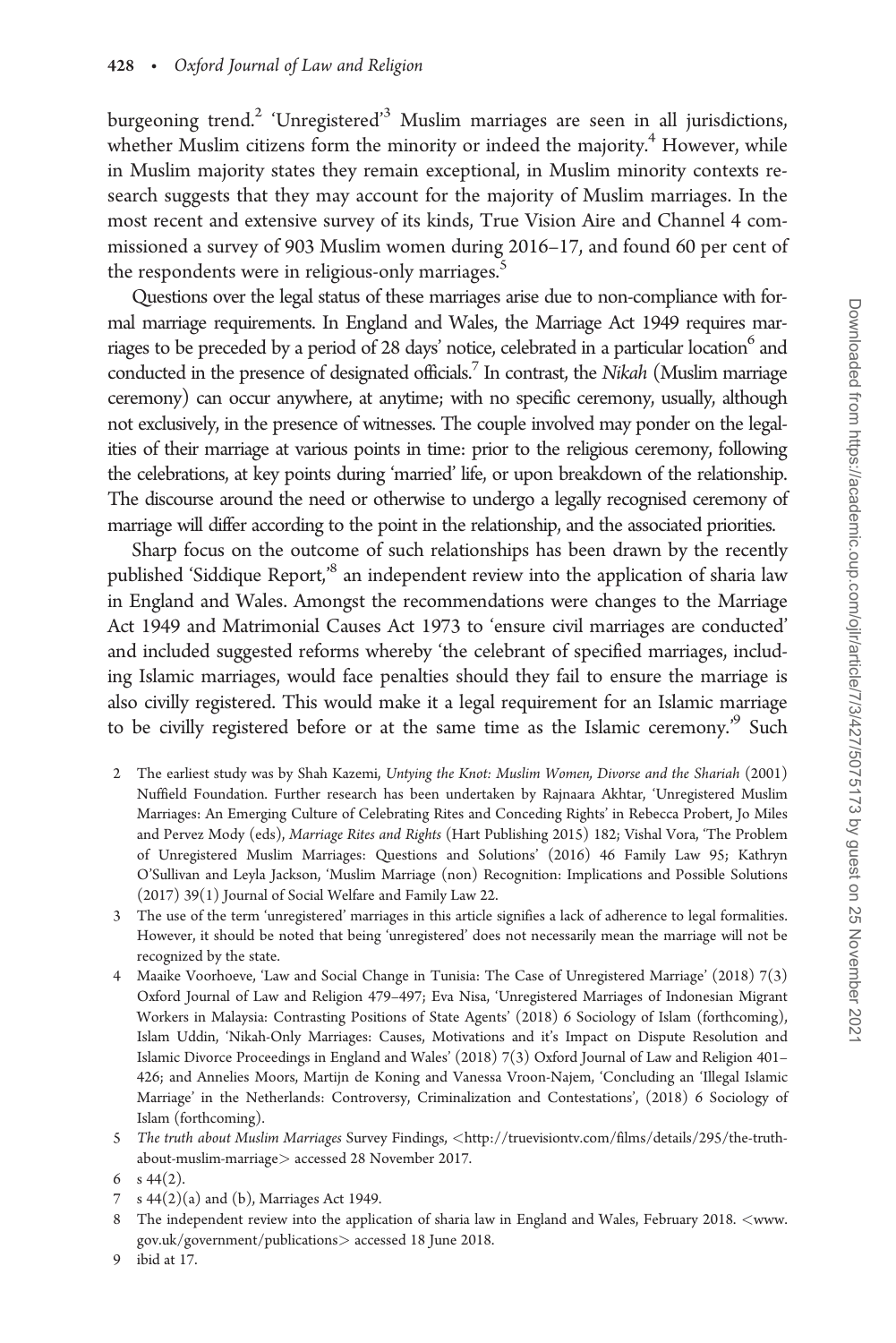invasive changes to the law should be approached cautiously in the absence of extensive empirical research into marriage practices within Muslim communities, including a better understanding of the motivations of couples who opt out of formal recognition.

This paper serves to provide some evidences of the complexity of the issue, presenting an exploration of the narratives emerging in discourse between Muslims within the UK, and placing this within its wider cultural context. This range of voices is often missing in political and media discourse on the issue, both of which, as demonstrated by the Siddiqui report, are often preoccupied with the singular paradigm case of disadvantaged Muslim women whose rights are being usurped by a legal system which does not recognise religious marriages. However, examining the discourse of individuals whose relationships have not broken down is imperative to understanding this issue in a more universal way. This allows for engagement with narratives around marriage practices and potential motivations for religious-only marriages, understanding of the legal system and its function in upholding family ties, and the emerging cultural norms evident in the marriage practices of Muslims living in England and Wales.

A key issue is whether religious-only marriages display signs of isolation, or whether they in fact display signs of 'integration'. Focussing on wider social norms and practices pertaining to relationships and family arrangements, statistics indicate that informal family arrangements are becoming increasingly prevalent in both the UK and wider European jurisdictions.<sup>10</sup> How do such 'post-modern' relationship types impact on religious-only marriages? This paper analyses the concept of liminal $ity<sup>11</sup>$  as the underpinning theoretical paradigm to test the argument that religiousonly marriages are a sign of cultural transition for British Muslims. In legal terms, a religious-only marriage is treated as cohabitation. These arguments will be built around the 'interpretative repertoires' or thematic issues of discussion which arose from empirical research undertaken in the form of two focus groups. The themes are (1) integration: to register or not to register, and (2) categories of Nikah (the Muslim ceremony of marriage).

#### THE PARADIGM CASE

'Religious-only' marriages are not a new phenomenon in the British context, $12$  and modern unregistered marriages are prompted by a plurality of contextual realities. However, in political, media and practitioner led discourse, it is what I term the 'paradigm case of unregistered marriages' that is the main if not sole focus.<sup>13</sup> This is

- 10 'Cohabiting couple families were the fastest growing family type between 1996 and 2016, more than doubling from 1.5 million families to 3.3 million families.' Families and Households in the UK: 2016, Office of National Statistics (see <[www.ons.gov.uk/peoplepopulationandcommunity/birthsdeathsandmar](http://www.ons.gov.uk/peoplepopulationandcommunity/ birthsdeaths andmarriages/families/bulletins/familiesandhouseholds/2016) [riages/families/bulletins/familiesandhouseholds/2016](http://www.ons.gov.uk/peoplepopulationandcommunity/ birthsdeaths andmarriages/families/bulletins/familiesandhouseholds/2016)> accessed 12 November 2017.
- 11 Introduced by Arnold van Gennep, The Rites of Passage (University of Chicago Press 1909), and later elaborated by Victor Turner, 'Betwixt and Between: The Liminal Period in Rites de Passage' in The Forest of Symbols, Aspects of Ndembu Ritual (Cornell University Press 1967) 93–111.
- 12 Dating back centuries, such 'clandestine' marriages were once the purview of Anglican clergymen who solemnised marriages which did not adhere to canon law prerequisites. See Shabana Saleem and Rebecca Probert, 'The Legal Treatment of Islamic Marriage Ceremonies' (2018) 7(3) Oxford Journal of Law and Religion 376–400.
- 13 Rajnaara Akhtar, 'Unregistered Muslim Marriages in the UK, Examining Normative Influences Shaping Choice of Legal Protection' in Foblets and others, Personal Autonomy in Plural Societies (Routledge; Law and Anthropology 2018) 140–55, 146.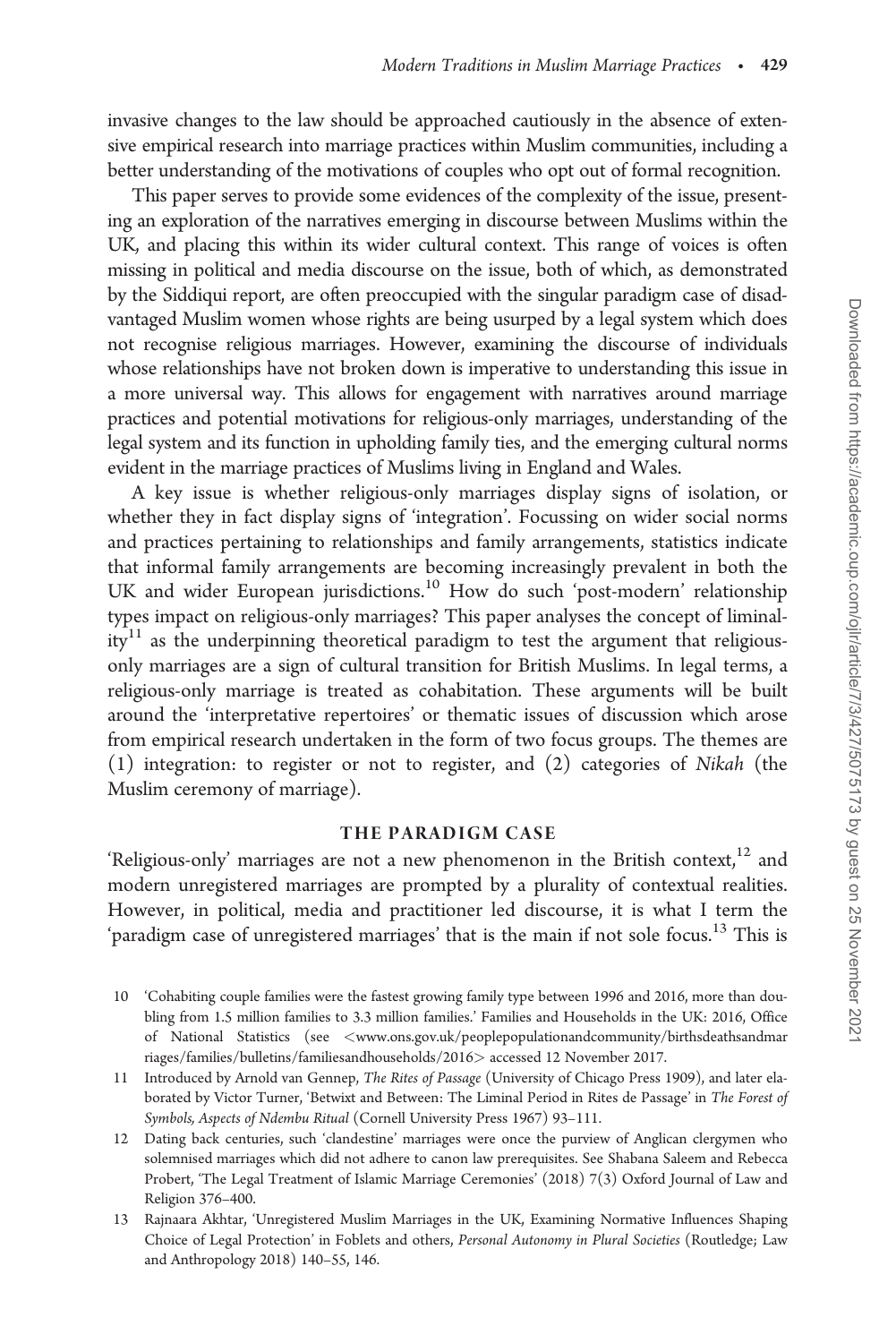the case of the disadvantaged female spouse and empowered male bread-winning spouse, which results in the 'wife' being left homeless and penniless upon relationship breakdown. While this is a problematic issue, the paradigm case does not represent all unregistered marriages and there are in fact a myriad of underlying motivations for and forms of, religious-only marriages which will be discussed at appropriate points throughout this paper.

Previous research<sup>14</sup> indicates that 'religious-only' marriages are largely inspired by a desire on the part of observant Muslims to adhere to normative Islamic religious principles in entering a physically intimate relationship. Therefore, the ability to enter into a religious-only marriage is synonymous with the 'right' to enter into a sexual relationship. The absence of the Nikah (the Muslim ceremony of marriage) results in such a relationship being considered sinful. However, those who enter unregistered marriages do not display a homogenous group identity, much like its closest associated relationship type – the cohabiting couple. Further, women in religious-only marriages mirror the difficulties faced by women in cohabiting relationships labouring under the mistaken assumption of legal protection. In the case of England and Wales, there are limited rights available to them.<sup>15</sup> This gives rise to the question of how these practices are construed in wider society, and the core issue of whether religious-only marriages indicate signs of isolation or integration.

#### LIMINALITY: MARRIAGE PRACTICES IN TRANSITION

The theoretical framework underpinning this paper is the concept of 'liminality'. While the roots of liminality are found in the ideas of rituals,<sup>16</sup> its transferral to political and cultural changes is of significance here. Anthropologist Arnold van Gennep's seminal work on the area begins by deconstructing society into separate social groupings, and describing the passage and transition from one group identity to another as being separate and distinct for the sacred – rites of religious passage.<sup>17</sup> Thus, liminality in its van-Gennepian traditional sense is described as 'being on the threshold' in reference to the inner phase of a rite of passage which transfers a person from one stage in their life, to another. This idea of liminality serves to expound the basic premise of the concept of transition and Thomassen<sup>18</sup> further describes this process as being where rites mark the passage of an individual or social group from one status to another, rather than this simply being the result of the passage of time. The development of this concept has featured in theories of cultural change such as organizational culture in the work of Howard-Grenville et al,<sup>19</sup> and in illustrating the 'transcultural dynamics' of transmigrants,<sup>20</sup> to name but two.

<sup>14</sup> Akhtar (n 2).

<sup>15</sup> Akhtar (n 13).

<sup>16</sup> Liminality definition from the Encyclopaedia of Religion (2005) <[http://www.encyclopedia.com/envir](http://www.encyclopedia.com/environment/encyclopedias-almanacs-transcripts-and-maps/liminality) [onment/encyclopedias-almanacs-transcripts-and-maps/liminality](http://www.encyclopedia.com/environment/encyclopedias-almanacs-transcripts-and-maps/liminality)> accessed 18 July 2018.

<sup>17</sup> van Gennep (n 11) 1–2.

<sup>18</sup> Bjorn Thomassen, 'The Uses and Meaning of Liminality' (2009) 1(1) Journal of International Political Anthropology 5–27, 6.

<sup>19</sup> Jennifer Howard-Grenville and others, 'Liminality as Cultural Process for Cultural Change' (2011) 22 (2) Organization Science 522–39.

<sup>20</sup> Allen Bartley and Paul Spoonley, 'Intergenerational Transnationalism: 1.5 Generation Asian Migrants in New Zealand' (2008) 46 (4) International Migration 63–83. Shirlena Huang, Brenda Yeoh and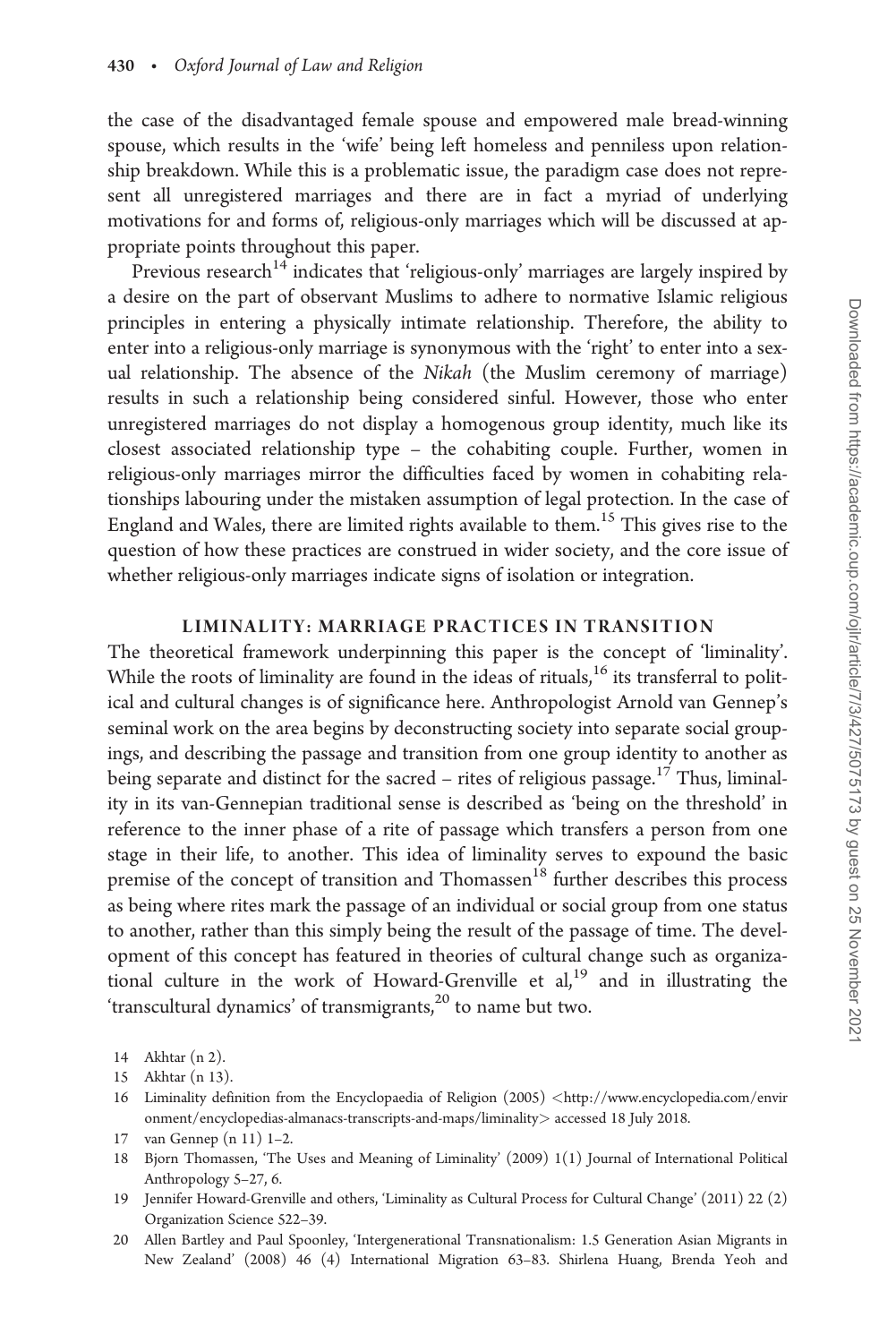The stages of liminality are described as three-phased; separation, margin (or *limen*) $^{21}$  and aggregation.<sup>22</sup> Separation involves a detachment from the preexisting position or place in society, the limen phase entails a shift into a new realm which is unlike the previous state, as well as unlike the state to come, in other words it is the threshold of the transition and Turner describes this as 'ambiguous'.<sup>23</sup> The final stage of aggregation brings about the transformed and changed person, who occupies a different place in society. Turner describes this phase as returning the person to a stable state once more, and by virtue of this, is expected to 'behave in accordance with certain customary norms and ethical standards.<sup>324</sup> This liminality process can be reflective of cultural transitions. As attested by Thomassen, van Gennep 'always insisted that individuals make choices and effect social situations in any kind of society.'25 Thus, it indicates a shift in practice, making sense of liminality as unfolding 'social dramas'.<sup>26</sup> Changes in cultural practice have previously been linked to 'jolts' which give rise to 'unsettled' periods of time.<sup>27</sup> However, Howard-Grenville et al<sup>28</sup> propose that 'intentional cultural change' can occur in the absence of 'initiating jolts' when considering changing cultural practices within organisations, $2^9$  and this can also be extended to social groups. This supports the assertion that culture is not static and that a change in culture can occur organically or in a positively engineered and structured way.

In a development of van Gennep's theory beyond the study of ritual passages in small scale societies (and thereby, moving out of strict Anthropology), Victor Turner $30$  describes the 'experience of being betwixt and between' referring to the 'state' of a person who is undergoing a transition or transformation, to include 'physical, mental or emotional condition in which a person or group may be found at a particular time'.<sup>31</sup> Turner refers to transition as a process or a 'becoming' which culminates in a new state, taking a processual approach.<sup>32</sup> Thomassen describes Turner's approach as broadening the application of liminality leading to parallels being drawn with modern societies instead of the specific ethnographic tribal context which van Gennep was concerned with. 'Turner realized that 'liminality' served not only to identify the importance of in-between periods, but also to understand the human reactions to liminal experiences: the way in which personality was shaped by liminality, the sudden foregrounding of agency, and the sometimes dramatic tying

Theodora Lam, 'Asian Transnational Families in Transition: The Liminality of Simultaneity' (2008) 46 (4) International Migration 3–13.

- 21 Limen is the Latin for 'threshold'.
- 22 van Gennep (n 11).
- 23 Turner (n 11) 94.
- 24 ibid.
- 25 Thomassen (n 18) 11.
- 26 ibid 13.
- 27 Ann Swidler 'Culture in Action: Symbols and Strategies' (1986) 52(1) American Sociology Review 273– 86, 278.
- 28 Howard-Grenville and others (n 19).
- 29 ibid, 535.
- 30 Turner (n 11).
- 31 ibid 94.
- 32 Thomassen (n 18) 14.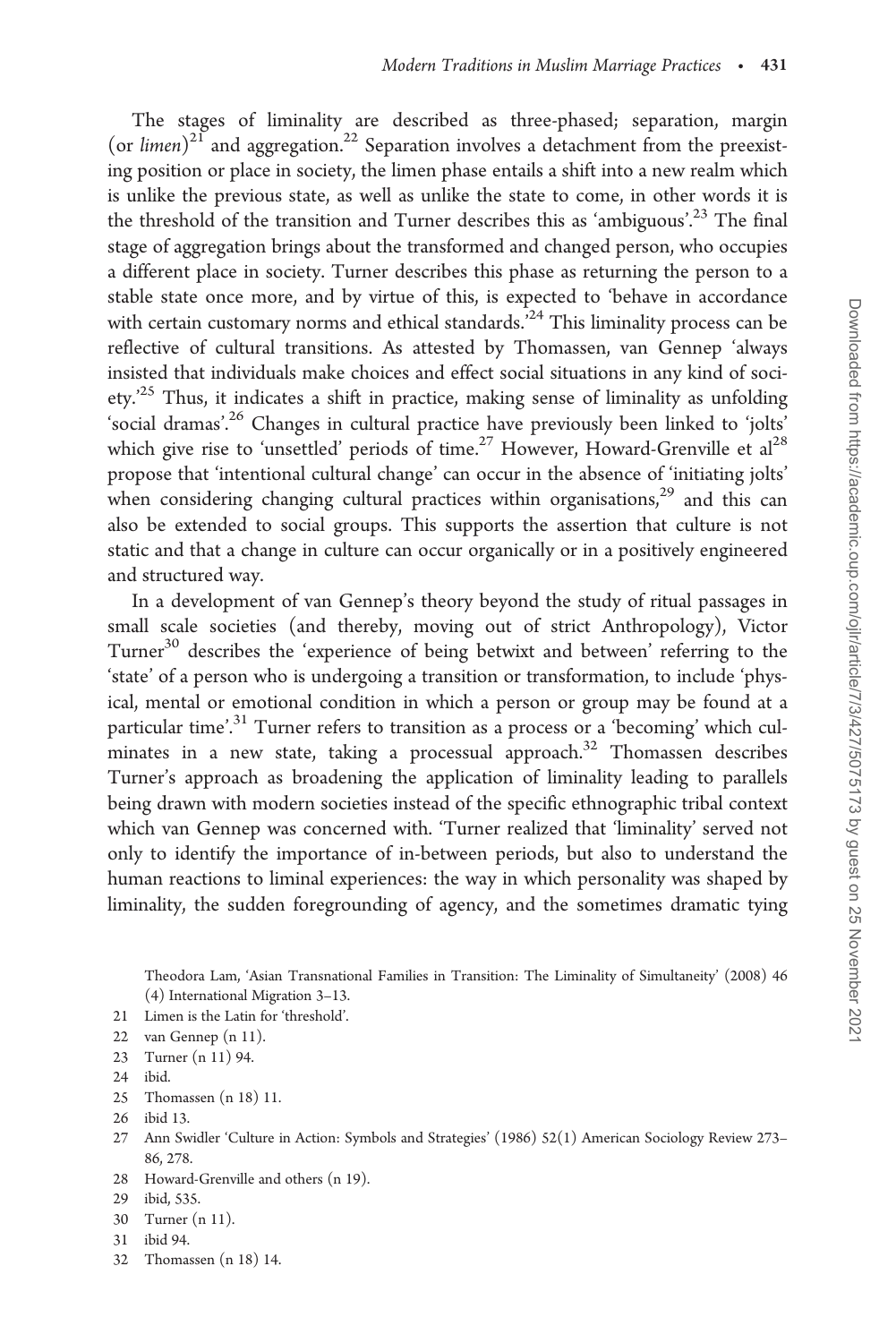together of thought and experience.<sup>33</sup> Transformation and transgression may not reach an end point however, and the state of 'permanent  $\lim_{x\to a}$  is entirely possible.35

In modern terms, a formal legally recognized marriages can be seen as a rite of passage in many contemporary societies, where the couple transition from individuals into a family partnership bringing with it a new identity. This paper is not, however, focussing on marriage itself as a rite of passage, but rather, the process and formalities of entering a marriage and the subsequent legal status of the relationship, and how this potentially evidences a process of transition and transformation in cultural practices of Muslims living in England and Wales. Thus, how has the process of undertaking a ceremony of marriage transformed in relation to how it is marked and celebrated and linked to the state, in light of wider cultural norms in England and Wales? And what does this indicate in terms of liminality as a process of change from marriage practices in cultures of origin to behaviours which reflect relationship norms in wider British society, thereby indicating a possible transition in practice to British cultural norms where family relationships are concerned.

Thommasen<sup>36</sup> sets out the various dimensions of liminality which can now be identified in subject, temporal and spatial terms. These relate to liminal experiences, and not the rites which were first linked to liminality, reflective of the evolution of the concept over the past 100 years and more. First, these can be related to three different types of subject (individual, social groups, whole societies); three different temporal dimensions (moments, periods of weeks/months/years, epochs (decades/ generations)), and three spatial dimensions (specific places (a doorway), areas or zones, or countries/regions). This model can be utilized to map out a process of transition, with the subjects being individual Muslims as well as groups or communities of Muslims. The temporal dimensions of periods and epochs reflect the decades since mass migration from the Indian subcontinent in the 1960s and 1970s. The spatial dimensions are England and Wales as counties with an identifiable legal system and family laws. These demarcations are to an extent fluid, as there may be no absolute separation between the elements of each dimension. Bartley and Spoonley<sup>37</sup> evidence this fluidity in their study of East Asian migrant adolescents to New Zealand where they argue that 'transmigrants'<sup>38</sup> 'engage in such patterns of intense contact and exchange between both sending and receiving societies (and perhaps others as well), the two fields actually merge, and create opportunities to pursue alternatives to the conventional path of settlement and "gradual but inevitable assimilation".<sup>39</sup>

With this theoretical underpinning, this article will now analyse the data arising from empirical research undertaken in the city of Leicester with Muslim participants

- 36 Thomassen (n 18) 16–17.
- 37 Bartley and Spoonley (n 20) 63–83.

<sup>33</sup> ibid 14.

<sup>34</sup> Arpad Szakolczai, Reflexive Historical Sociology (Routledge 2000) 215–27.

<sup>35</sup> Bjorn Thomassen, 'Anthropology and its Many Modernities: When Concept Matter' (2012) 18(1) Journal of the Royal Anthropological Institute 160–78.

<sup>38</sup> Nina Gillick-Schiller and Linda Basch, 'From Immigrant to Transmigrant: Theorising Transnational Migration' (1995) 68(1) Anthropological Quarterly 48–63.

<sup>39</sup> Portes and others, 1999, 228, as cited by Bartley and Spoonley (n 20) 64.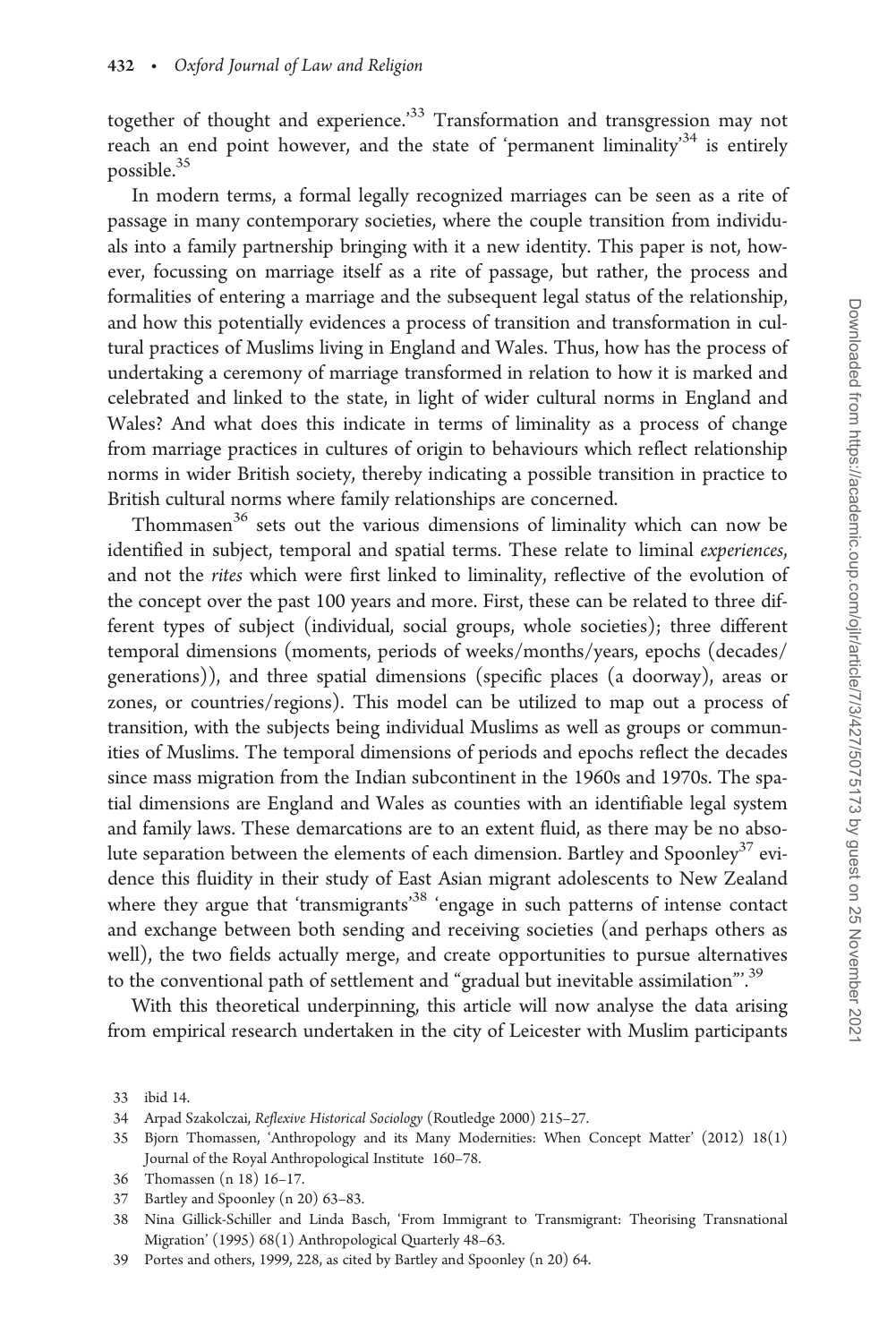in two focus groups. The discussions presented fascinating snapshots of the complex negotiations that occur as Muslim individuals' navigate the space between cultural norms, religious doctrine, family law and their various cultural identities. The focus groups were intended to elicit views, practices and opinions of Muslims on family law issues and gauge how the interrelatedness of law and private family life was viewed.

### 2. ENGAGING THE FIELD

The empirical research conducted was intended to ascertain how views relating to marriage are reached and/or formulated, their basis in fact or subjective belief, and how views are articulated in terms of individual and group identity and notions of belonging. Participants were selected using convenience sampling technique.<sup>40</sup> The two focus groups were not limited to any particular age, gender or other sociodemographic profile. $41$ 

The following questions were posed:

- 1. When and where did you get married? (Individual question for each member)
- 2. What was important to you about the marriage ceremony that you had?
- 3. Did you think about whether your legal position would change following marriage? And do you think it should change?
- 4. In your opinion, is it important to register your marriage? Why is or isn't it important?
- 5. The law requires certain formalities for a legal marriage—like going to a Register office—what, if anything, do you think should happen if those formalities aren't fulfilled?
- 6. Some people think the law should equally control how everyone gets married and not treat any group of people differently—what is your view on this?
- 7. Is there anything else you would like to say about the process of getting married?
- 8. If things go wrong, who do you turn to? Would this differ depending on whether it was a registered or unregistered marriage?

These carefully constructed questions<sup>42</sup> enabled an in-depth exploration of the participants' understanding of the legal position and the impact of entering a legal marriage, the factors which influence decision-making on these issues and general awareness about family law. The data in the form of transcripts was analysed using

42 Special thanks are extended to Prof Gillian Douglas for her help in exploring the potential questions for the focus groups to ensure coverage of all of the key areas.

<sup>40</sup> Ilker Etikan, Sulaiman Abubakar Musa and Rukayya Sanusi Alkassim, 'Comparison of Convenience Sampling and Purposive Samplling' (2016) 5(1) American Journal of Theoretical and Applied Statistics 1.

<sup>41</sup> Participants were only required to be either currently married or previously married, in order to ensure that opinions were informed by subjective experience and practice. Once gathered, participants were asked to complete an anonymous survey collecting demographic data, and they were then each assigned with a unique number as an identifier.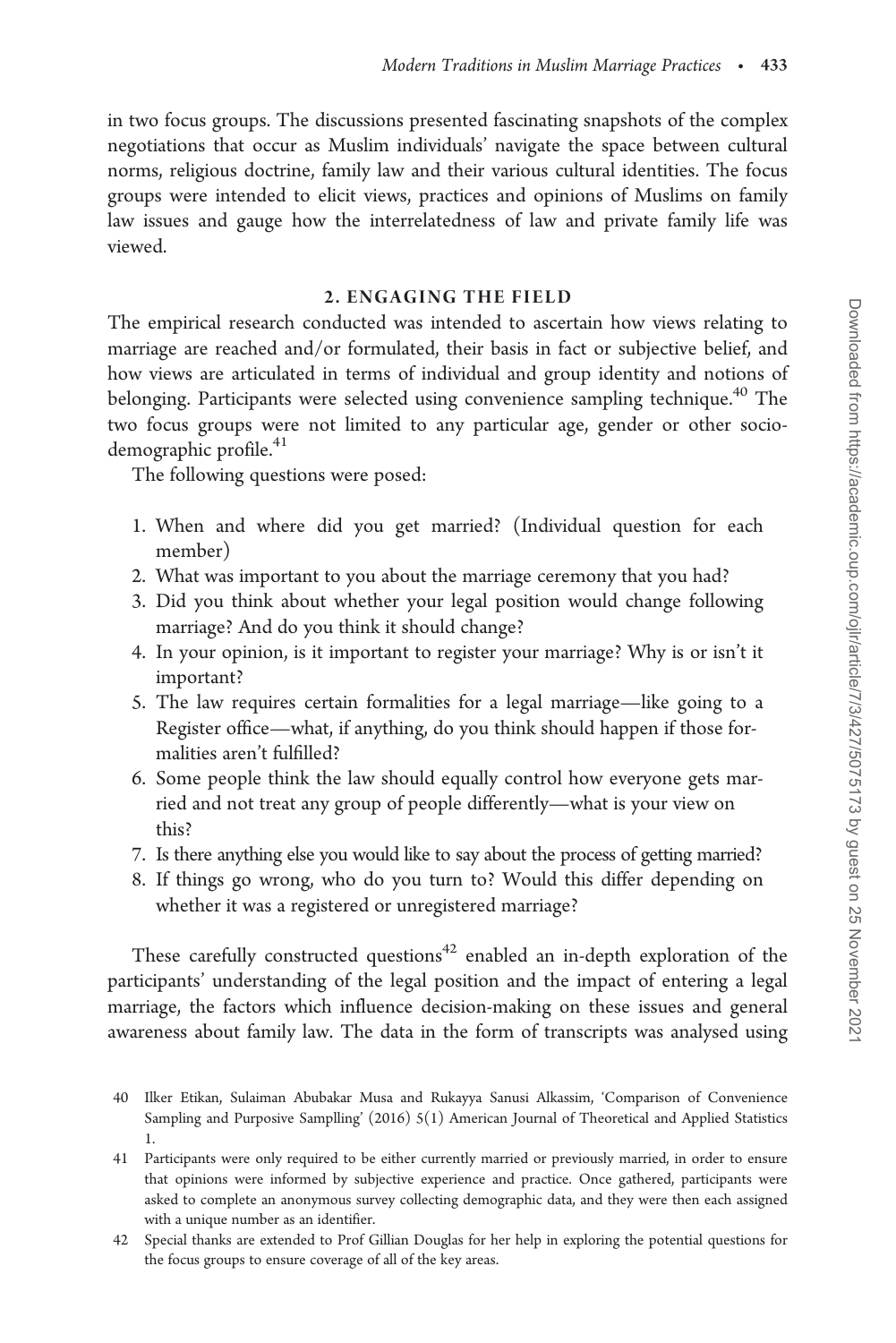the discourse analysis methodologies of Conversation Analysis supplemented by Critical Discourse Analysis.<sup>43</sup>

The use of discourse analysis here is reflective of the intensive as opposed to extensive nature of the empirical research.<sup>44</sup> The use of data from two focus groups in order to conceptualize notions of marriage and legalities adhere to the qualitative framework set out by Onwuegbuzie, Dickinson, Leech, and Zoran.<sup>45</sup> Focus groups enable access to the views of a number of participants simultaneously,  $46$  while also enabling discussion to ensue whereby participants can inform or challenge the views put forward by others. This is a flexible tool which can be used to analyse the emerging discourses in a range of social settings. Sensitivities around this research area are also overcome by this method, as focus groups provide 'cohesiveness'<sup>47</sup> and the sense of identification between participants gives rise to valuable data.

Utilizing Onwuegbuzie et al's 'micro-interlocutor analysis',<sup>48</sup> the discourses within the focus groups were analysed. However, as a side note, of course discourse is not static, but rather continually evolving, even within the setting of a focus group where the opinions of some clearly impacted upon the views of others where there appeared to be a display of knowledge or perception of greater knowledge.

Conversation Analysis<sup>49</sup> was supplemented with Critical Discourse Analysis and an overlay of 'generic'50 discourse analysis through the critiquing of the conversations and arguments in the context of legislative provisions of England and Wales in both official and unofficial texts, and the representations of academic scholars and social activists related to these provisions. These methods enabled me to identify interpretative repertoires from the focus group data, and draw conclusions based on the themes that arose within the conversations. Thus, two key thematic issues were identified, namely (i) integration: to register or not to register and (ii) categories of Nikah.

#### 3. FOCUS GROUP DEMOGRAPHIC CHARACTERISTICS

The demographic characteristics of the focus group participants can be found in Appendix 1 to this article. Focus group 1 clearly occupied an older demographic profile and displayed greater life experience which informed their opinions. Discussions around marriage and families were experiential, and for many, the practices of their children offered valuable intergenerational data.<sup>51</sup> Focus group 2 had a younger

- 46 Sue Wilkinson, 'Focus Groups: A Feminist Method' in Sharlene Nagy Hesse-Biber and Michelle L Yaiser (eds), Feminist Perspectives on Social Research (OUP 2004) 271–95, 184.
- 47 Donna Ambler Peters, 'Improving Quality Requires Consumer Input: Using Focus Groups' (1993) 7 Journal of Nursing Care Quality 34–41.

- 49 Ian Hutchby and Robin Wooffitt, Conversation Analysis (2nd edn, Polity Press 2008).
- 50 Charles Antaki and others, 'Analysing Discourse' in Pertti Alasuutari, Len Bickman and Julia Brannen (eds), Handbook of Social Research Methods (Sage 2009).
- 51 5 of the 8 were university educated, and 4 were married for  $20+$  years. The majority undertook their religious marriage ceremony first, but all also undertook the civil marriage ceremony. The time gap between

<sup>43</sup> Margaret Wetherell, Stephanie Taylor and Simeon J Yates. Discourse as Data, a Guide for Analysis (Sage Publications 2009) 49–92.

<sup>44</sup> ibid.

<sup>45</sup> Anthony Onwuegbuzie and others, 'A Qualitative Framework for Collecting and Analyzing Data in Focus Group Research' 2009 8(3) International Journal of Qualitative Methods.

<sup>48</sup> ibid at 3.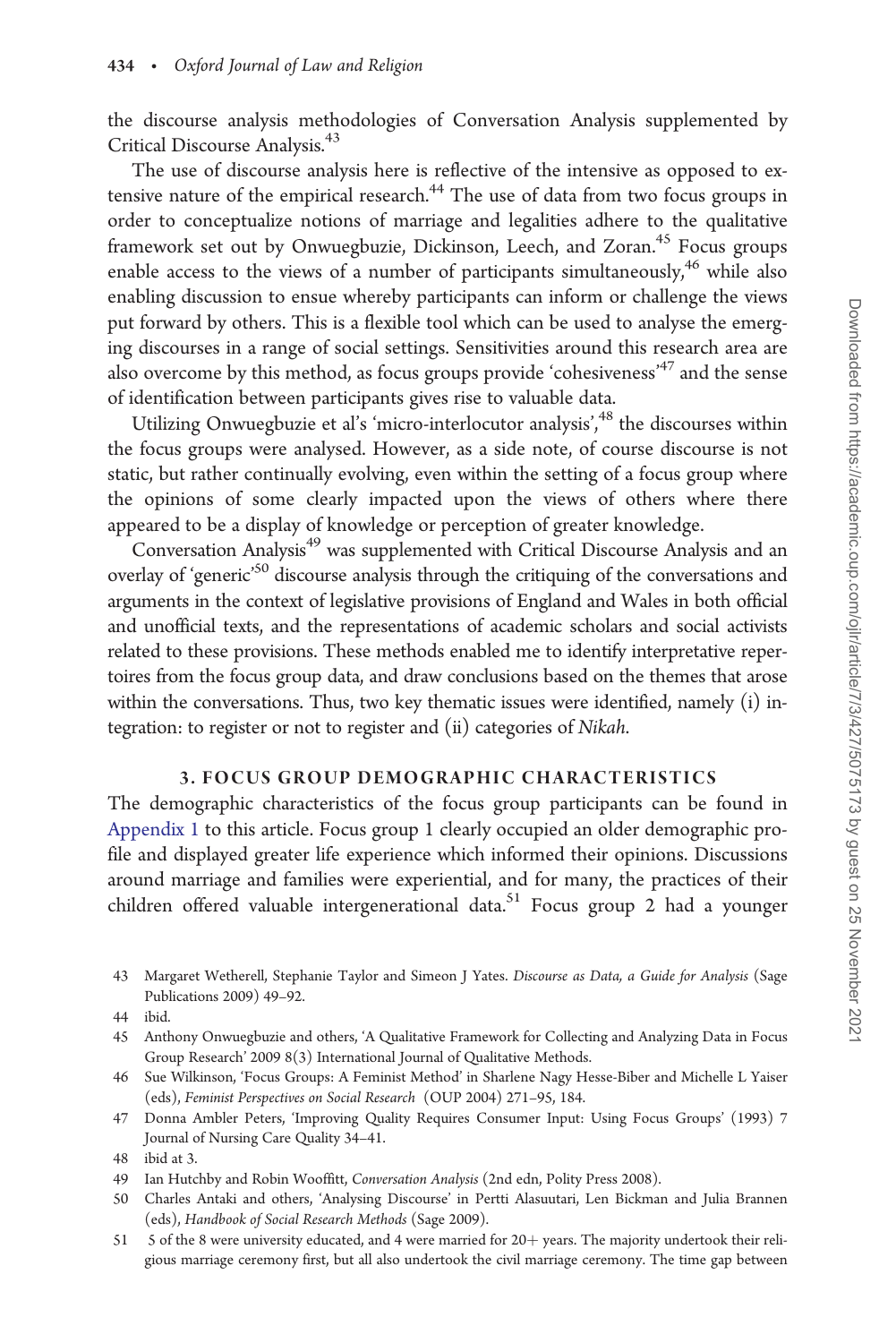demographic profile, with 5 participants in their 20's and 30's.<sup>52</sup> Of all participants, only one was in a religious-only marriage.

### 4. INTEGRATION: TO REGISTER OR NOT TO REGISTER?

'The Nikah ceremony is much more important but that is not what we are talking about. I class myself as a British Muslim ... I abide by Islamic Sharia law and I abide by British law and that is why I wanted both marriage ceremonies and I want it for my children. If I was living in an Islamic country then I would respect and adhere to that law of the land. I live here in England and so I live by the laws here. My day-to-day practices are governed by Islam and how I behave and how I bring up my children and my family life etc., but in terms of the wider world I live by English law and I feel very strongly that I could not imagine myself breaking the law of the land so why would I with marriage?<sup>553</sup>

The issue of identity and integration go hand in hand. The focus group participants circled around the issue of identity and British-ness in a careful way. The statement above was strongly vocalized by a female participant, aged between 45 and 54 who has lived in Britain since birth;<sup>54</sup> she described herself as a 'British Muslim' and her religious practice as 'understand religious duties, moderately practising'. In understanding these words, and those of other participants cited below, it is important to place them in both their context of the focus group environment and its aims of identifying Muslim marriage practices, and further to this, their co-text of the questions posed for discussion and the opinions of others.<sup>55</sup> Her opinion followed that of another female participant who stated in response to a discussion on whether the civil and religious marriage ceremonies go hand in hand:

'The reason that I haven't got an opinion is that I think that it is very much an individual couple's choice and I think that we do not live in a country that is a Muslim country so Sharia law is not always enforceable and that is why a lot of people rely on the law of the land and you can understand why when these difficulties are happening.'56

The plurality of characteristics which vie for simultaneous priority in the internal discourses of individual Muslims but also between Muslims is evidenced by this account. In response to her statement, participant 1:1 was questioned by a fellow

the two ranged from the same day as the Nikah, to days and to months, with the longest being a year. Most described themselves are 'moderately practicing' Muslims.

- 52 The ethnic profile included Indian, Pakistani, and Somali backgrounds, providing a more diverse group than Group 1. 5 were university educated, two had been divorced previously, 6 had conducted both civil and religious ceremonies, while one had conducted only the religious marriage. The gap between the ceremonies ranged from 1 day to 3–6 months. 4 had lived in the UK since birth, and the remainder had lived here for between 13 and 24 years.
- 53 Participant 1:1.
- 54 Married for 21 years, educated to A-Levels, and a mother of 4.
- 55 Charles Antaki (n 50) 5.
- 56 Participant 1:6, female, aged 45–54, educated to degree level, 'British Muslim'. She did not define her religious practice, instead writing 'how do you define that?'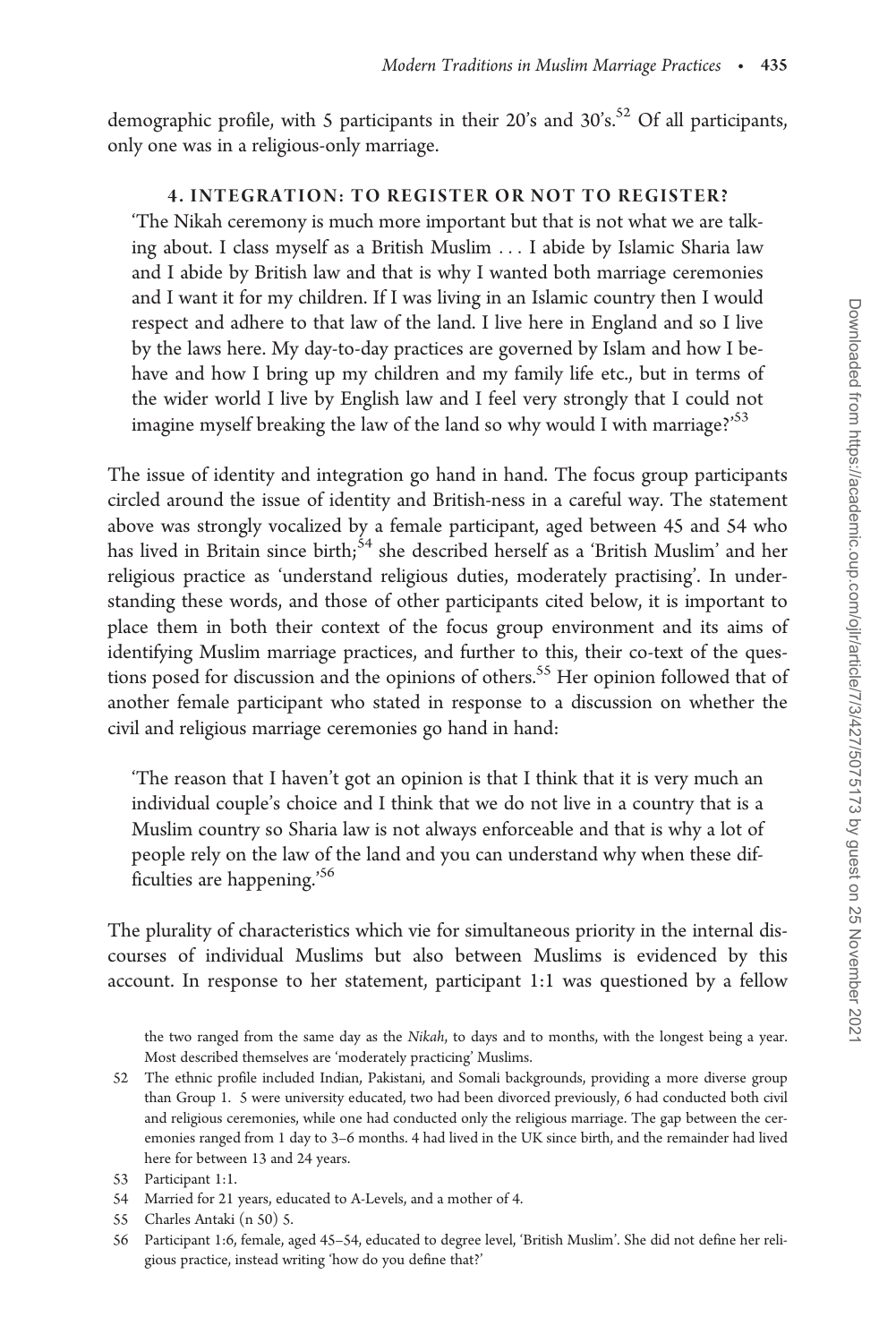participant who asked 'so are you saying that Shariah law is not strong enough to protect us',  $57$  in apparent disagreement. To which she responded 'no, that is not what I am saying', which participant 1:6 concurred with. In agreement with her, a further participant added 'I think that British law comes in because Shariah law is being abused by Muslims. It comes in to stop Muslims abusing sharia law.<sup>58</sup> Analysis of this exchange shed light on a fascinating narrative and counter-narrative on the place of religious laws in a secular state of which Muslims are citizens. It also revealed the internal conflict which seemed to be taking place between recognition of the dominance of state laws, and the spiritual loyalty towards ideals of religious doctrine, whereby sensibilities about adhering to the law of the land were easily undermined or at least questioned by one member of the group who believed Shariah laws were sufficient to provide protections for couples choosing not to have a state-recognized marriage. It is interesting that none of the participants attempted to critique the notion that Sharia law is 'strong enough' to provide protection, nor to cite any evidences supporting the contention that problematic and patriarchal applications of religious laws perhaps lead to the most criticism of Islamic religious doctrine. These obvious rebuttals were not something any of those advocating adherence to English laws felt able to contend, and instead, defensively responded in the negative despite the apparent contradiction that then arose between this statement and their previous assertion. If the framework of liminality is applied here, this evidences the liminality process as described by van Gennep, whereby individuals and groups have separated from the pre-existing practice (perhaps in the land of origin) and are within the margin or liminal phase transitioning between accepted religious norms and state practice, where to a large extent they remain in flux. Here, the transition is in process, however, tensions can be seen in its negotiations with religious ideals.

#### A. Shariah Councils as an Alternative

The reference to 'abusing Shariah law' by one participant, in the co-text of the discourse, was in relation to the use of dispute resolution forums such as Shariah Councils<sup>59</sup> in a manner which empowered the men, while women were expected to follow long-winded procedures to convince a panel of 'elders' of the legitimacy of their claim to divorce. This 'abuse' of religious doctrine was something British legal norms were deemed to safeguard women against. The Siddique report makes specific reference to Muslim women pursuing religious divorces seeking redress from such informal religious bodies as Shariah Councils, and calls for the phasing out of Shariah Councils, by compelling formal registration of marriage.<sup>60</sup> It is noteworthy that it is not religious laws per se, but rather their application that this participant took issue with, and the safeguards within the national legal system against such abuses would therefore be transparency, non-discrimination and fair representation. Ahmed and Norton echo these concerns for vulnerable women, stating that religious

<sup>57</sup> Participant 1:2, male, aged 45–54, educated to degree level, 'understand religious duties, fully practicing', 'British Muslim'.

<sup>58</sup> Participant 1:7, male, age over 55, educated to degree level, 'understand religious duties, moderately practicing', 'British Muslim'.

<sup>59</sup> No detailed critique of Shariah Councils shall be presented here for lack of space.

<sup>60</sup> The independent review into the application of sharia law in England and Wales, February 2018 at 4–5.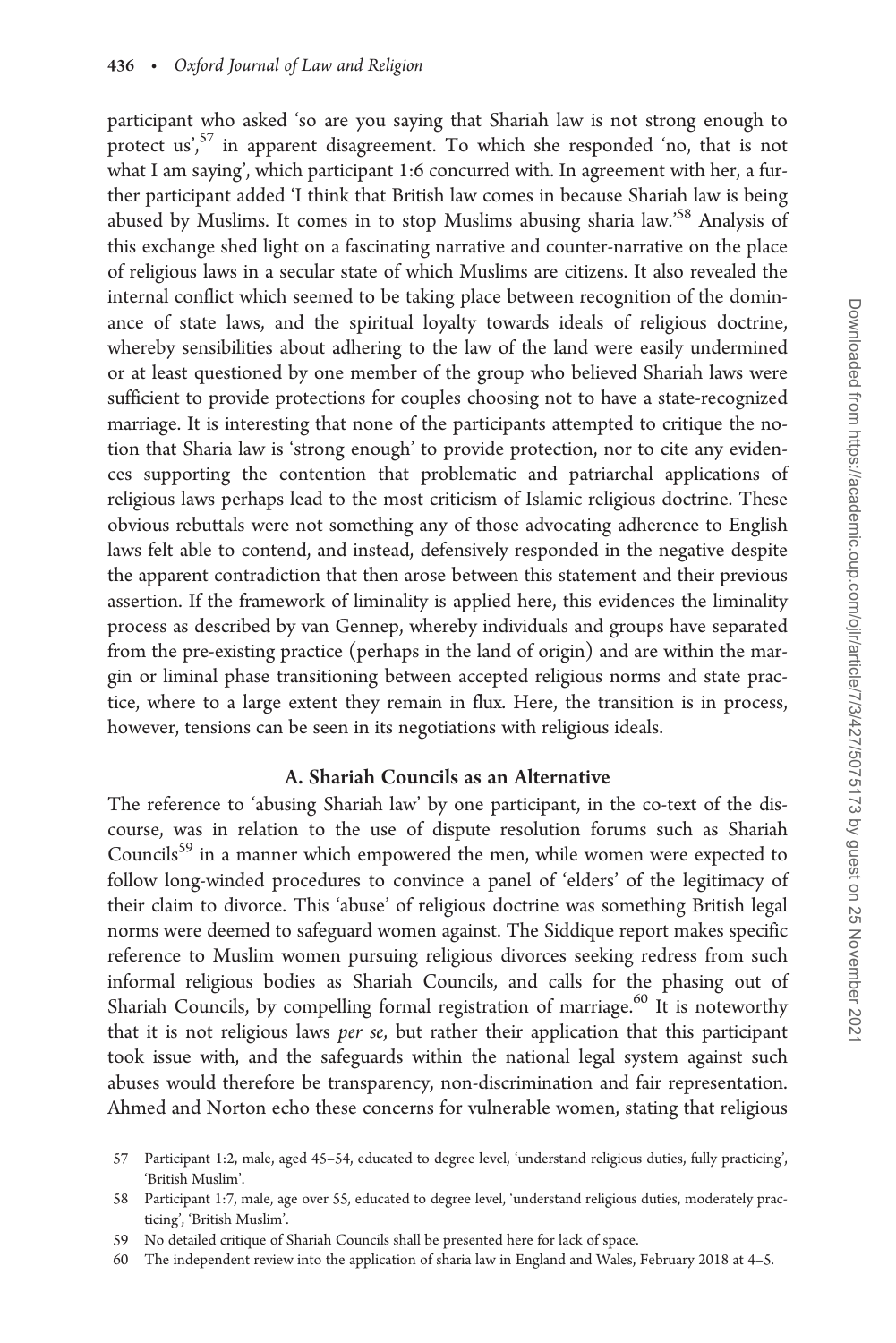tribunals can potentially issue rulings which are inconsistent with English family  $\text{law}$ ,  $^{61}$  however conversely, they also acknowledge that these forums can assist vulnerable religious women by providing a way out of their failed marriages.<sup>62</sup> Inconsistency with English law pertains to issues of non-discrimination.

Another potential positive input by Shariah Councils, as identified by Jackson and O'Sullivan within this scenario, is that they can give rise to the payment of maintenance, which the non-recognition of the marriage by the state legal system negates. They would rely on Shariah law provisions which require financial provision by the husbands for certain types of religious divorces. Islamic law requires the payment of 3 months maintenance to the wife before the divorce is finalized, and if she is pregnant, then maintenance continues throughout the pregnancy and post-birth period until the baby is no longer breast-feeding.<sup>63</sup> It should be noted that enforcement of such provisions is reliant solely on the husband's will and community pressures within this informal system.

This evidences the potential access to maintenance, albeit ultimately unenforceable, which Muslim women may have recourse to if no state family law avenue is availed to them. Ali also contends that Shariah Councils provide women in 'limping marriages' a way out,<sup>64</sup> as they provide a forum where she can access a divorce which is otherwise deemed unattainable. Ahmed and Norton concur with Ali, and further add that religious tribunals can enhance the welfare of vulnerable persons (and that they sometimes harm religious freedom rather than enhancing it).<sup>65</sup>

#### B. Choice versus Compulsion

'It is very clear that you should not be compelled to do anything, you should make an independent decision, your choice about who you marry and how you marry, civilly or not. When you are not married you don't know much about this stuff at all really. Maybe informing people about this would be useful allowing them to make a proper and informed choice, but certainly not compelling them, it doesn't sound reasonable.'<sup>66</sup>

This discourse was couched in terms of choice and inclined against compulsion, in recognition of wider accepted rights in society to construct relationships as individuals see fit. This further supports the notion that liminality is in play as the same choices would not be the cultural norms in lands of origin. Thus, this view point is a reflection of transitional cultural norms and a process of adaptation where relationship parameters are concerned. The Siddique Report's recommendations can be criticized for failing to take account of this autonomy.

- 63 John Esposito,Women in Muslim Family Law (Syracuse University Press 1982).
- 64 Shaheen Ali, Modern Challenged to Islamic Law (CUP 2016) 226.

<sup>61</sup> ibid 381.

<sup>62</sup> ibid 384.

<sup>65</sup> Farah Ahmed and Jane Calderwood Norton, 'Religious Tribunals, Religious Freedom and Concern for Vulnerable Women' (2012) 24(4) Child and Family Law Quarterly 363, 366.

<sup>66</sup> Participant 2:3, male, aged 25–34, educated to post-graduate level, 'understand religious duties, fully practicing', 'British Muslim'.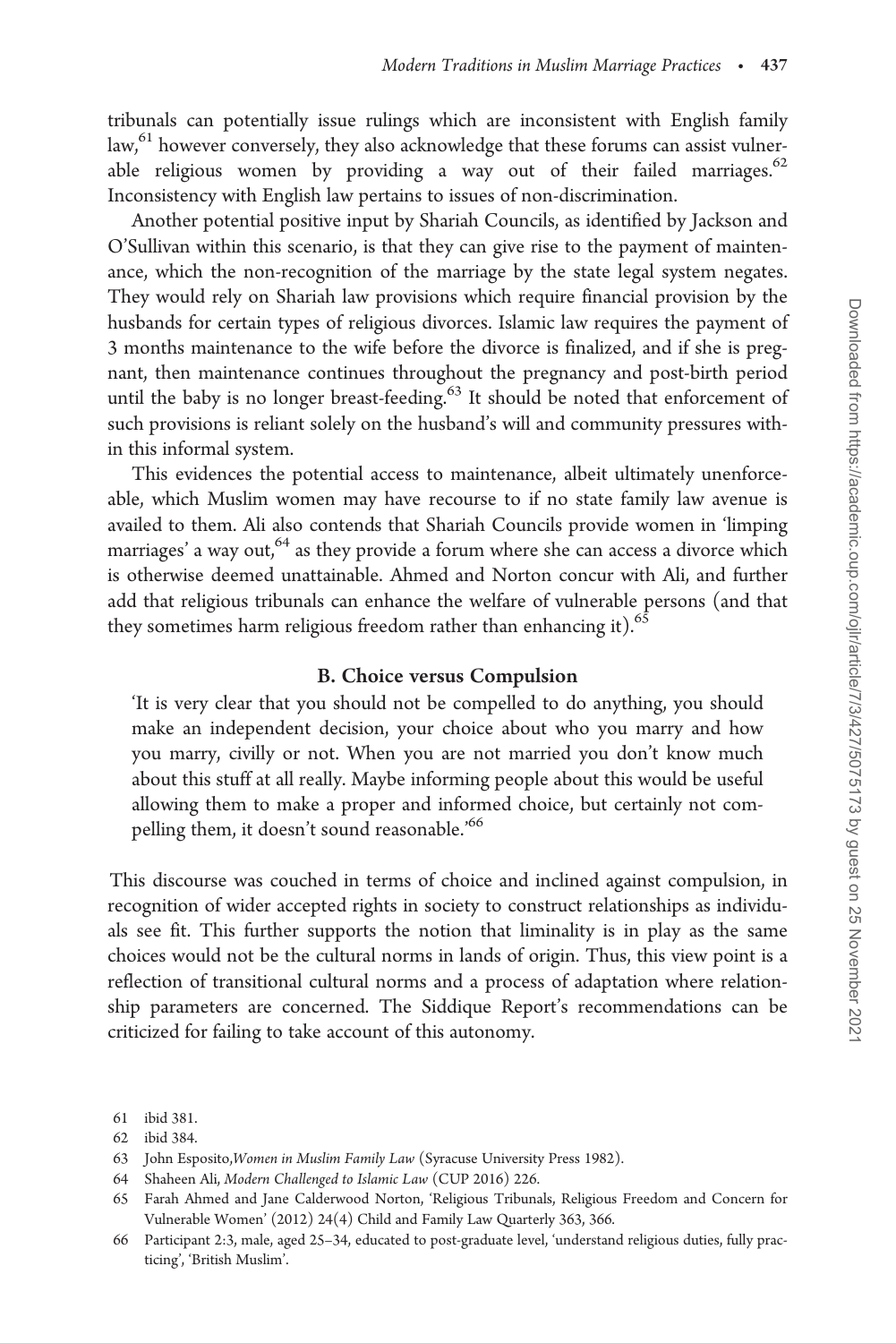In group 2, a discussion ensued about the legality of a Nikah-only marriage, revealing what is probably an unsurprising lack of clear understanding of the issue, despite the level of educational attainment of the group overall. Through the course of the conversation, misconceptions were addressed as participants answered each others' questions. Individual experiences played a significant role in perceptions and beliefs.

'Youngsters believe that if they have had their Nikah done, the mosque, their papers signed etc then they don't have to have their civil marriage done. I faced the same scenario, I had my Nikah done and I was told that was it, but no it has no standing at all.<sup>'67</sup>

The younger demographic profile of this group resulted in different dynamics. The groups' narratives were couched more in terms of 'choice', 'independent decision', 'informed decision', 'shouldn't be forced to do it' [register your marriage], 'protection for women'. This again reflects a transitioning of acceptable and expected cultural norms. However, it was clear that knowledge about the reality of that 'choice' in the form of legal repercussions was not evident in the majority of the participants. The outcome of a marriage not being recognised is that when the marriage breaks down, through death or divorce, there are potentially dire financial consequences.<sup>68</sup> The unregistered spouse will not be considered as next of kin, and on divorce the courts cannot make any financial provision order, leaving any vulnerable economically dependent spouse without a remedy except through expensive civil law proceedings.<sup>69</sup> Thus giving rise to our paradigm case of unregistered marriages.

One of the participants who disagreed with the majority stated:

'so if you are put in a situation where you are told that you have to have a civil marriage done - well that is protecting you; in the eyes of the law you are being told to do something that is protecting you and you are going to have your legal rights in the same way that if you want to get married Islamically you have to have a Nikah done. So, are you compelled to have a Nikah done? .... I think that not everyone is fortunate enough to have an educated background or an upbringing in that respect, and people don't know, like this lady is saying that she didn't have that legal background and she had so many problems, whereas had she been forced to have a civil ceremony when she had her Nikah done she would not be in this situation now. So, we may agree to disagree but I think it is important to be aware and it is important maybe to be forced to go down that route.<sup> $70$ </sup>

- 67 Participant 2:1, female, aged 35–44, educated to A-Level, 'understand religious duties, fully practicing', 'British-Asian-Muslim'.
- 68 The couple will not be considered as spouses for the purposes of the Administration of Estates Act 1925. There are further implications for pensions entitlements, although some pension schemes make provision for cohabiting partners - In the matter of an application by Denise Brewster for Judicial Review (Northern Ireland) [2017] UKSC 8.
- 69 For examples, relief through equity claims such as common intention constructive trusts or proprietary estoppel.
- 70 Participant 2:5, female, aged 35–44, educated to degree level, 'understand religious duties, moderately practicing', 'British Muslim'.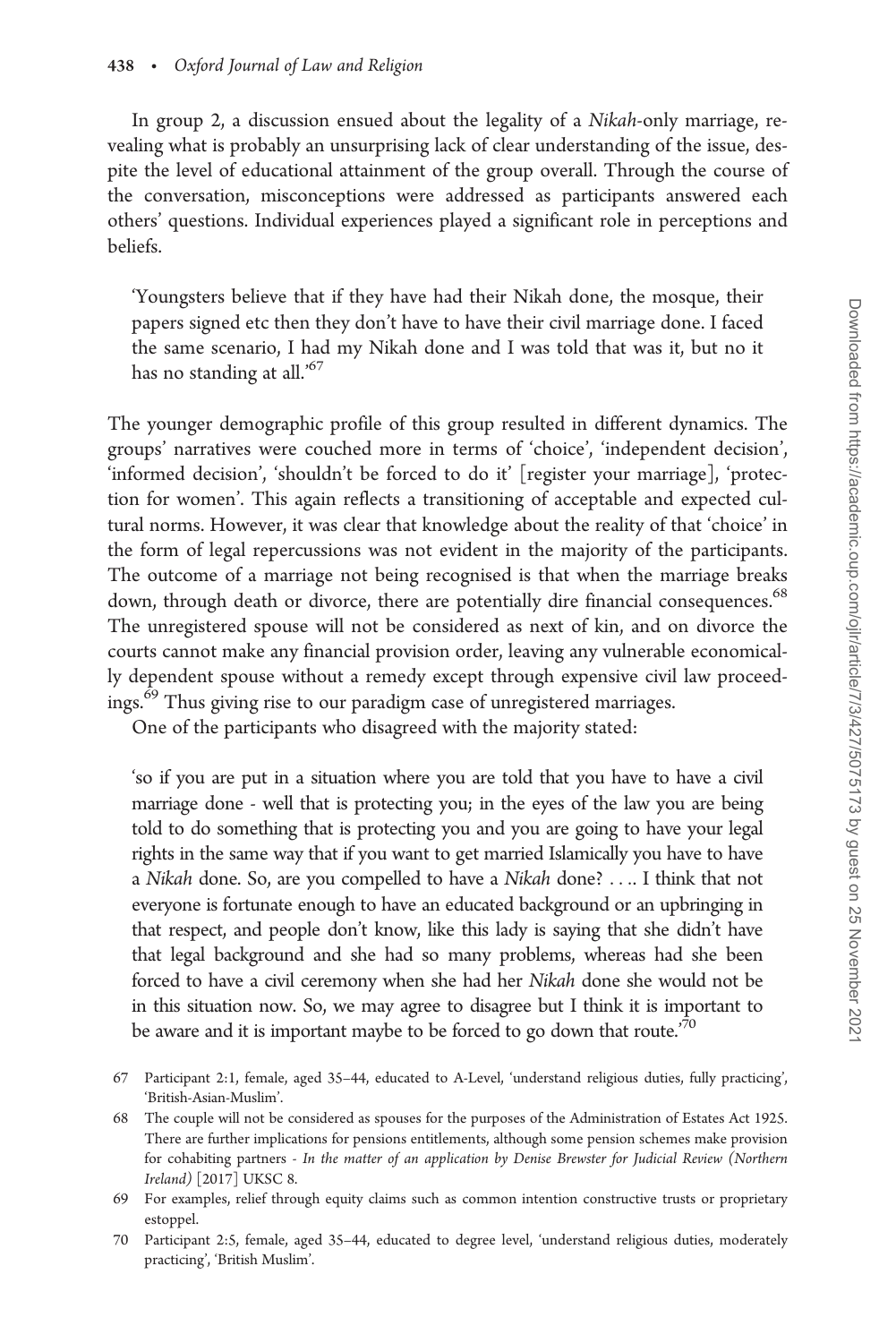This participant argued against the freedom to choose, over compelled formal registration on the basis that it would provide protection and prevent the harms described by others. On the other hand, the rest of the group disagreed, for a variety of reasons. One participant questioned that state's involvement in what he termed 'civilian life' where certain terms were perceived to be dictated by the state, where he was of the opinion that they should fall within the private 'civilian' domain.<sup>71</sup> This idea of marriage as either a 'public affair' or a 'private affair' is a dichotomy that has historically marred marriage laws.<sup>72</sup> In the interests of parity with other religious groups, one participant's view was that 'everybody's religious ceremonies should be considered legally binding'.73 While she did not cite the religious groups being referred to, only Anglicans benefit from a purely religious marriage ceremony with state recognition.<sup>74</sup> Yet others in both groups also disagreed with this position, citing pragmatic difficulties in incorporating a wide range of different processes.

'I feel that as we live here, we still have to abide by the law of the land and you can't expect them to take into consideration everyone's faiths. I don't think that it is practical.<sup>75</sup> This was supported by another, who recognised the complexities of translating multitudes of religious laws into a workable set of legislation.<sup>76</sup> 'I think that one law for me is quiet alright', $77$  stated one, while another opined that having one set of laws regulating everyone simply made things a lot 'easier'.<sup>78</sup>

To the exclusion of those who may suffer under the misconception that their religious marriage is valid and recognized by the state, the fact remains that all the other (no doubt majority) of couples 'never intended to formally marry when they undertook the Nikah', and therefore any suggestion that they should nonetheless be covered by the law is deeply problematic. As pointed out by Probert regarding cohabitees, 'it is one thing to relieve the unequal impact of the relationship, but quite another to treat the parties as if they actually had married'.79 Further to this, the challenging nature of such accommodation has been identified by numerous academics, and Ali takes the position that 'acceding to the demands for accommodating diverse religious and cultural traditions is a slippery slope, since the ingredients of this accommodation are contested, undefined and boundaryless'.<sup>80</sup> The difficulties and

- 74 Jews and Quakers benefit from some ceremonial exemptions, however, they are required to give notice to the Register Office.
- 75 Participant 2:2, female, aged 25–34, educated to postgraduate level, 'understand religious duties, fully practicing', 'British-Asian-Muslim'.

- 77 Participant 2:1.
- 78 Participant 2:5.

80 Ali (n 64) 208.

<sup>71</sup> Participant 2:3.

<sup>72</sup> Rebecca Probert, 'When are we Married? Void, Non-existent and Presumed Marriages' (2002) Legal Studies 398.

<sup>73</sup> Participant 2:2.

<sup>76</sup> Participant 2:6.

<sup>79</sup> Rebecca Probert, 'A Review of Cohabitation: The Financial Consequences of Relationship Breakdown, Law Com. No. 307 (HMSO 2007)' (Fall 2007) 41(3) Family Law Quarterly 521–36, 524.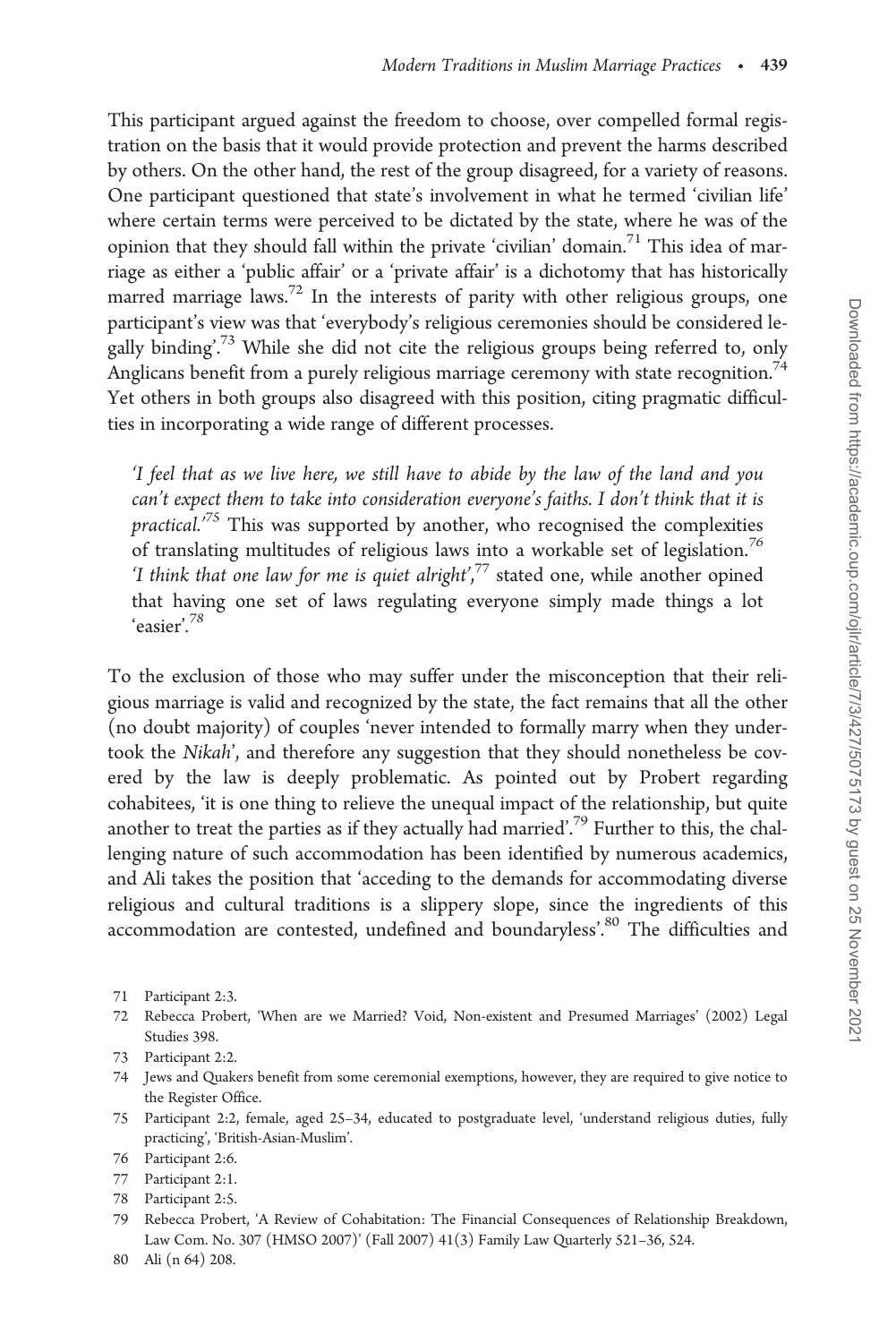confusion that recognition would potentially give rise to are self-explanatory. Furthermore, the European Court of Human Rights affirmed in the cases of Munoz Dias v Spain<sup>81</sup> and Serife Yegit v Turkey<sup>82</sup> that civil marriages are available to all people irrespective of their religious or other beliefs and practices, therefore there was no discrimination in a lack of recognition of the Roma and Islamic marriages respectively in these cases.

#### C. Cohabitation

A religious-only marriage is the functional equivalent of cohabitation, which is a growing trend within the dominant cultures in England and Wales.<sup>83</sup> The message being advocated by this cultural practice is that family relationships outside of the state's domain are perfectly acceptable. As stated by participant 1:7, 'half of the country is [living together] without a civil ceremony and they accept it and are accepted and go on ... .' His words referred to the acceptability of informal relationships in wider society, of which Muslims form a part. This admission is reflective of the process of liminal transition whereby the legal effect of the religious-only marriage is being analogized with cohabitation, although no discussion was entered on how couples would feel being described at cohabitants. The significance attached to the civil ceremony, where it did occur, was largely absent. 'It was just literally ticking a law box. Something my family said needed to be done.'<sup>84</sup>

This dominant message of society's acceptance of cohabitation outside legal domains is being internalized, and coupled with normative religious dictates necessitating performance of the Nikah, which remains unrecognized by the state, Muslim couples are displaying a process of internalization, adaptation, and integration. Where marriage is concerned, there is a transitioning process taking place. However, the outcome of the relationship may look and feel very different to cohabitation, as the Nikah imbues Muslim community legitimacy upon the relationship and the couple will very much consider themselves 'married', as was evidenced within the focus group discussion. The purpose of that marriage is not recognition by the state, but rather recognition by God, and thereby the communities in which the couples live. It should be noted that cohabitation may be a commonly occurring practice, however, it raises all of the same issues with regards to legal protection as unregistered marriages. Both Haskey<sup>85</sup> and Barlow et al<sup>86</sup> found that the prevalence of public attitudes reflecting a belief that 'common law' spouses are protected by law stands at around 50 per cent. Similarly, some Muslim couples in unregistered marriages seem to

- 81 [2009] Application No 49151/07.
- 82 [2010] Application No 3976/05.
- 83 'Cohabiting couple families were the fastest growing family type between 1996 and 2016, more than doubling from 1.5 million families to 3.3 million families.' Families and Households in the UK: 2016, Office of National Statistics (see <[www.ons.gov.uk/peoplepopulationandcommunity/ birthsdeaths andmar](http://www.ons.gov.uk/peoplepopulationandcommunity/ birthsdeaths andmarriages/families/bulletins/familiesandhouseholds/2016) [riages/families/bulletins/familiesandhouseholds/2016](http://www.ons.gov.uk/peoplepopulationandcommunity/ birthsdeaths andmarriages/families/bulletins/familiesandhouseholds/2016)> accessed 12 November 2017.

- 85 John Haskey, 'Cohabitation and Births Outside Marriage after 1970: A Rapidly Evolving Phenomenon' in Rebecca Probert, (ed), Cohabitation and Non-Marital Births in England and Wales, 1600-2012 (Palgrave Macmillan 2014) 179.
- 86 Ann Barlow and others, 'Cohabitation and the Law: Myths, Money and the Media, in Park A. et al, 24<sup>th</sup> British Social Attitudes Report (2008, Sage).

<sup>84</sup> Participant 1:3.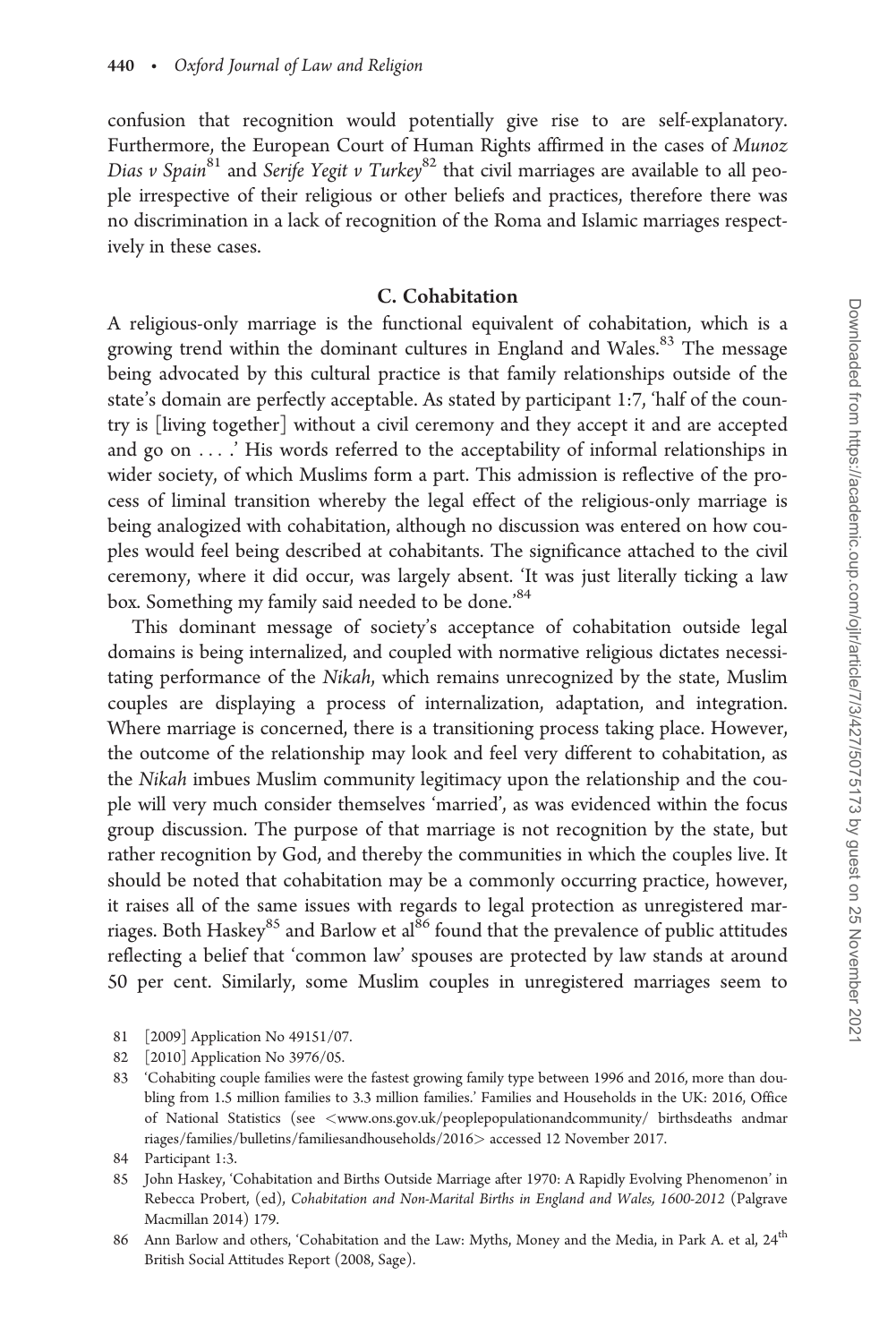labour under the same misconceptions. Therefore, suggestions that legal reform is required to remedy the situation of Muslim women in religious-only marriages, while cohabitees are left without the same consideration is deeply problematic.

The emergence of religious-only marriages and their ostensible popularity in the present day is not unlike the trajectory of cohabitation, and attracts some of the same responses in law and politics. $87$  Probert drew the conclusion that modern levels of cohabitation, seen from the latter part of the 20th century, are historically unprecedented.88 Muslims living in Muslim-majority states do not have the same cultural liberties to enter a non-state recognized marriage.<sup>89</sup> These states have their own sets of marriage formalities, and of course the Nikah will form an integral part of it. However, unregistered marriages are still possible, though largely prohibited. Therefore, the presentation of religious-only marriages in places like England and Wales cannot be linked back to lands of ethnic origin.

The 'sending' society norms can be termed normative religious influences prescribing a Nikah ceremony for marriage, while the receiving state norms are the relationship practices in wider British society which include cohabitation, and it is the navigation between the two which gives rise to religious-only marriages. These relationships retain the appearance of the marriages of the sending state and the cohabitation of the receiving state, and thus encapsulate a transitional relationship form which reflects attachment to cultural norms of both places. This is analogous to Glick-Schiller and Basch's proposition that transmigrants live simultaneously in the sending and receiving locations, being neither here nor there in the absolute sense, with this unlikely to change in future.<sup>90</sup> While British Muslims will often not be transmigrants, religious-only marriages are similarly neither here nor there: neither a state-recognized Nikah nor simply cohabitation. In liminality discourse, Turner suggests that the process of liminality in modern times is not seen in 'central political' processes, rather existing on the margins and in plural forms.<sup>91</sup> This supports the argument that it is a process of liminality, which encapsulates the religious-only marriages phenomenon as this has largely occupied the private space of relationships, and family arrangements which the state has not been privy to.

#### D. Marriage in Another Form

This gives rise to a very important dichotomy. Are religious-only marriages cohabitation 'by another name', or are they in fact 'marriage in another form'? I argue that they are in fact 'marriage in another form', as couples self-identify as married and enter into the relationship via religiously accepted rites, yet they do not benefit from state recognition for lack of adherence to the requisite formalities within the Marriage Act 1949. Thus, they adhere to notions of liminality, evidencing a transition

89 See for example, Voorhoeve (n 4), Nisa (n 4), Zbeidy (n 4).

<sup>87</sup> This complex cultural exchange should not be ignored where legal solutions to religious-only marriages are being proposed, and the Siddique Report fails to take account of this.

<sup>88</sup> Rebecca Probert, The Changing Legal Regulation of Co-habitaton: From Fornicators to Family, 1600-2010 (CUP 2012) 277.

<sup>90</sup> Gillick-Schiller, Basch and Blanc (n 38) 48–63, 56.

<sup>91</sup> Victor Turner, Process, Performance and Pilgrimage: A Study in Comparative Symbology (Concept 1979), as cited by Howard-Grenville and others (n 19) 525.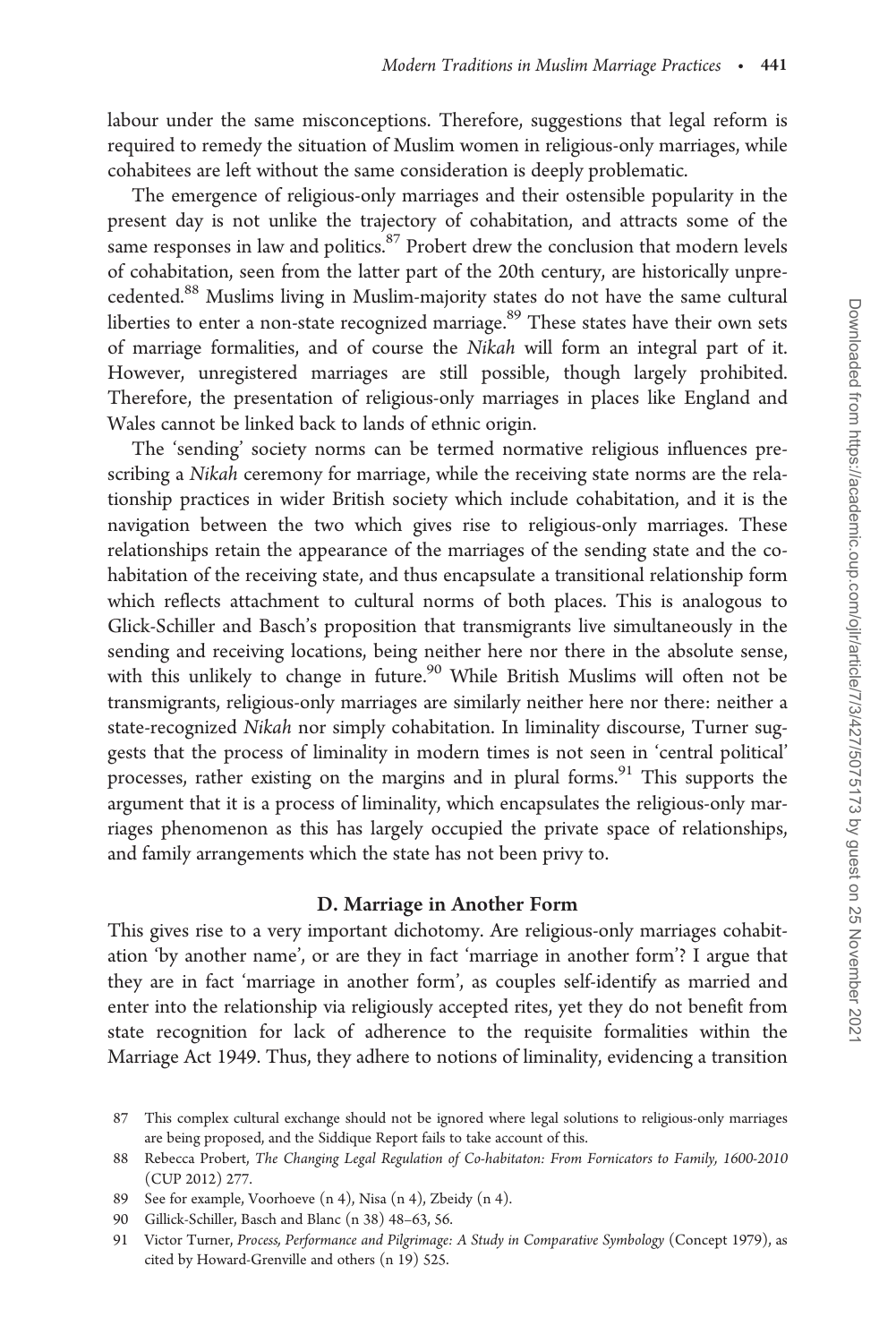from cultures of origin and from wider British cultural norms, leading to the adaptation of a relationship norm which evidences the fusion of both of these different practices.

Further evidences of 'marriage in another form' are substantiated by the manner of celebration of the nuptials, and previous research has indicated that the form of ceremonies are very much aligned with widely accepted customs.<sup>92</sup> Therefore, wedding parties are celebrated with pomp and grandeur, in some instances costing many thousands of pounds and celebrated with hundreds of friends and family members.<sup>93</sup> These weddings bear all the hallmarks of a state-recognized marriage, yet the lack of adherence to the formalities leave them beyond the state's purview. A further distinction is that cohabitees do not undergo any formalities at all although some may have gone through some form of commitment ceremony. The latter does not have public recognition and by the very nature of the relationship, there is no paperwork. In contrast, the unregistered marriage does have public recognition, at least within Muslim communities, and the Nikah contract is in written form.

Probert's<sup>94</sup> earlier work on void and non-marriages identified the problematic nature of religious marriages which fail to conform to state formalities. 'It is purporting to be a marriage, in following the rituals prescribed by an external source, rather than being intended as an alternative to marriage. It is believed by all concerned to create a valid marriage. For these reasons it seems inappropriate that it should be treated as a non-marriage.'<sup>95</sup> However, despite this, it is indeed often classed as a non-marriage. The idea of 'marriage in another form' does however raise interesting questions relating to obligations, specifically, whether the form of the relationship should impact on the issue of obligations. Douglas explored the link between obligations and commitment within the family, in a critique of the state's imposition of obligations within the family only in the instance of commitment via the medium of a formal marriage.<sup>96</sup> The question posed to the unregistered couple is: whether the nature of their relationship, and its recognition as a marriage by their communities should give rise to the obligations which the state imposes on recognized married couples by virtue of their commitment evidenced by the marriage. Douglas acknowledges that 'social norms and understandings of family relationships are becoming more contested as family forms and modes of behaviour become more diverse. It becomes more difficult to agree on the content of the obligation, on whom it is to be imposed and to whom it is owed'. $97$  Here, the obligation is to financial maintenance, which historically was imposed on the male 'head of the household'. A more genderneutral approach is seen within the Matrimonial Causes Act 1973. Of course, the obligations only arise on the actual breakdown of the marriage, in other words, when the commitment made through the formal marriage ceases to exist. Douglas clearly identified this apparent incongruity.

- 94 Probert, (n 72) 398.
- 95 ibid 406.

<sup>92</sup> Akhtar (n 2).

<sup>93</sup> ibid.

<sup>96</sup> Gillian Douglas, 'Towards an Understanding of the Basis of Obligation and Commitment in Family Law' (2016) 36(1) Legal Studies 1.

<sup>97</sup> ibid at 4.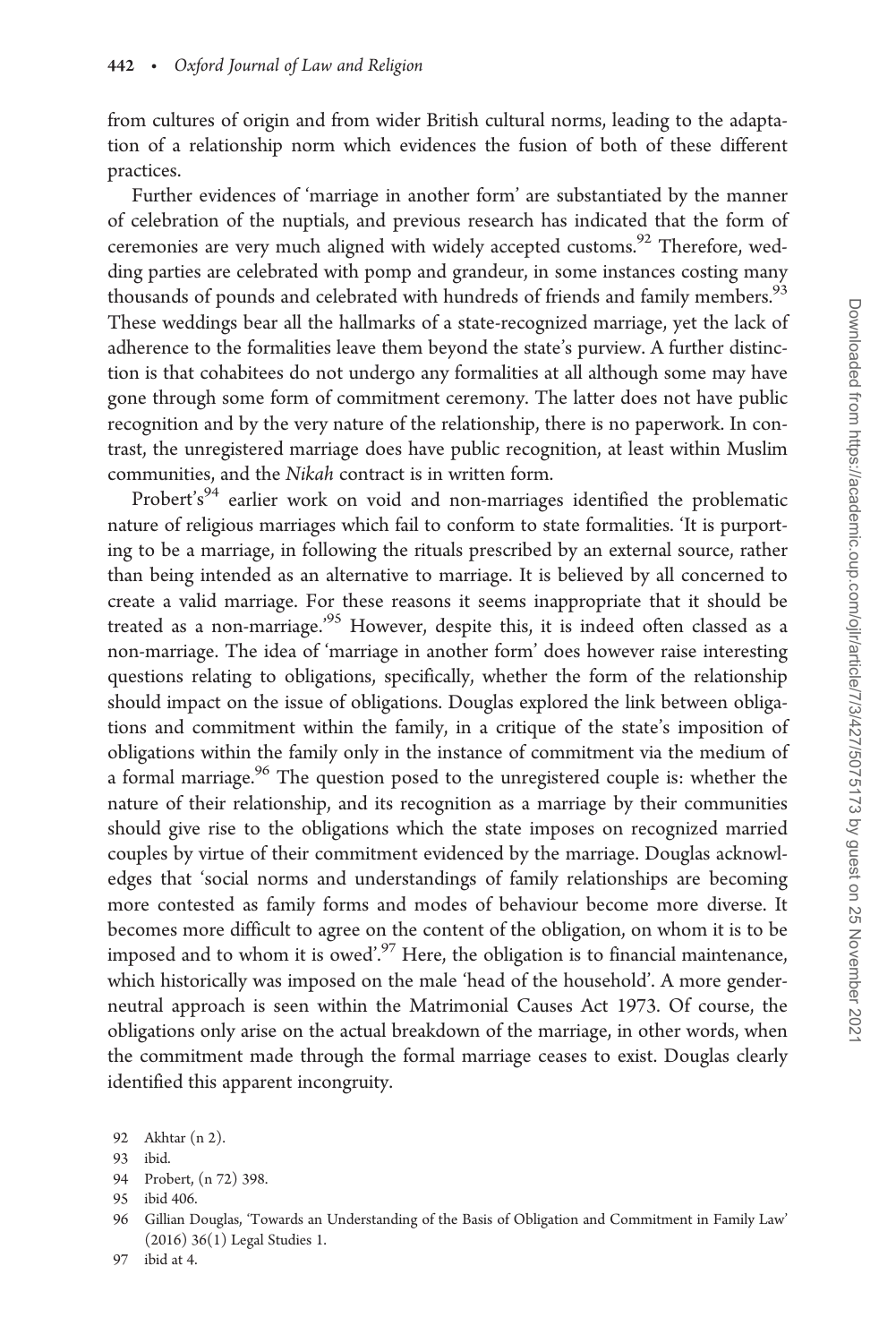In a further exploration of the theme of commitment and obligation, the question of how the issue of moral commitment made on the basis of religious and spiritual values impacts on the notion of obligations arises. Studies in non-legal fields have found that perceptions of commitment within a marital relationship can be related to religious beliefs<sup>98</sup> and termed as moral commitments.<sup>99</sup> In the case of Muslims, one respondent within the focus groups stated that the Nikah was a 'covenant' and therefore 'something that is huge ... it is spiritual and meaningful'.<sup>100</sup> He continued in reference to his civil marriage ceremony:

'It is difficult because in those situations where you are thinking about civil marriage and you are going through the process for example, it feels like a state intrusion into civilian life. ... . I felt like the state [were] being very intrusive, I thought God, I am having to sit here and say these words when really, they have got nothing to do with my marriage. Why on earth is the state getting involved in something that is civilian.'[sic.]

This was a deeply revealing disclosure of the extent of the personal and spiritual nature of marriage to this participant. The involvement of the state was felt to be an infringement on what he views as his private personal life. However, this can be challenged, as the very nature of the obligations deemed to arise through the relationship, whether religious or state recognized in nature, require enforcement. Thus, 'privacy' becomes illusory, and state apparatus or indeed religious forums such as Shariah Councils, become involved. Further to this, the very nature of the Nikah within Islamic traditions challenges this participant's ideals, as it is viewed as a civil contract.<sup>101</sup>

#### E. Illegitimacy of Children

The legal significance of non-registration are broad, and when asked, the Focus group discussions raised a number of issues: immigration ('My wife is not from the EU, so if my marriage was not legal we would not be together'102), financial implication in the form of shared assets during marriage, and shared assets upon breakdown, safeguards in the instance that 'things go wrong',<sup>103</sup> inheritance ('it is not just about divorce. Anything can happen'104). One particularly striking issue raised in both groups was the issue of the 'legitimacy' of children ('what rights do you have over your own children<sup>'105</sup>), although this is in actual fact largely irrelevant as far as legalities are concerned.

- 104 Participant 2:4.
- 105 Participant 2:5.

<sup>98 52%</sup> of Christian respondents in a study by Judith Nelson and others. Judith Nelson and others, 'Religious and Spiritual Values and Moral Commitment in Marriage: Untapped Resources in Couples Counseling?' (2011) 55 Counselling and Values 228, 237.

<sup>99 72%</sup> stated it was a moral commitment. ibid.

<sup>100</sup> Participant 2:3.

<sup>101</sup> See, for example: Tracie Rogalin Siddique, 'Interpretation of Islamic Marriage Contracts by American Courts' 41(3) (Fall 2007) Family Law Quarterly 639–58.

<sup>102</sup> Participant 2:7.

<sup>103</sup> Participant 2:6.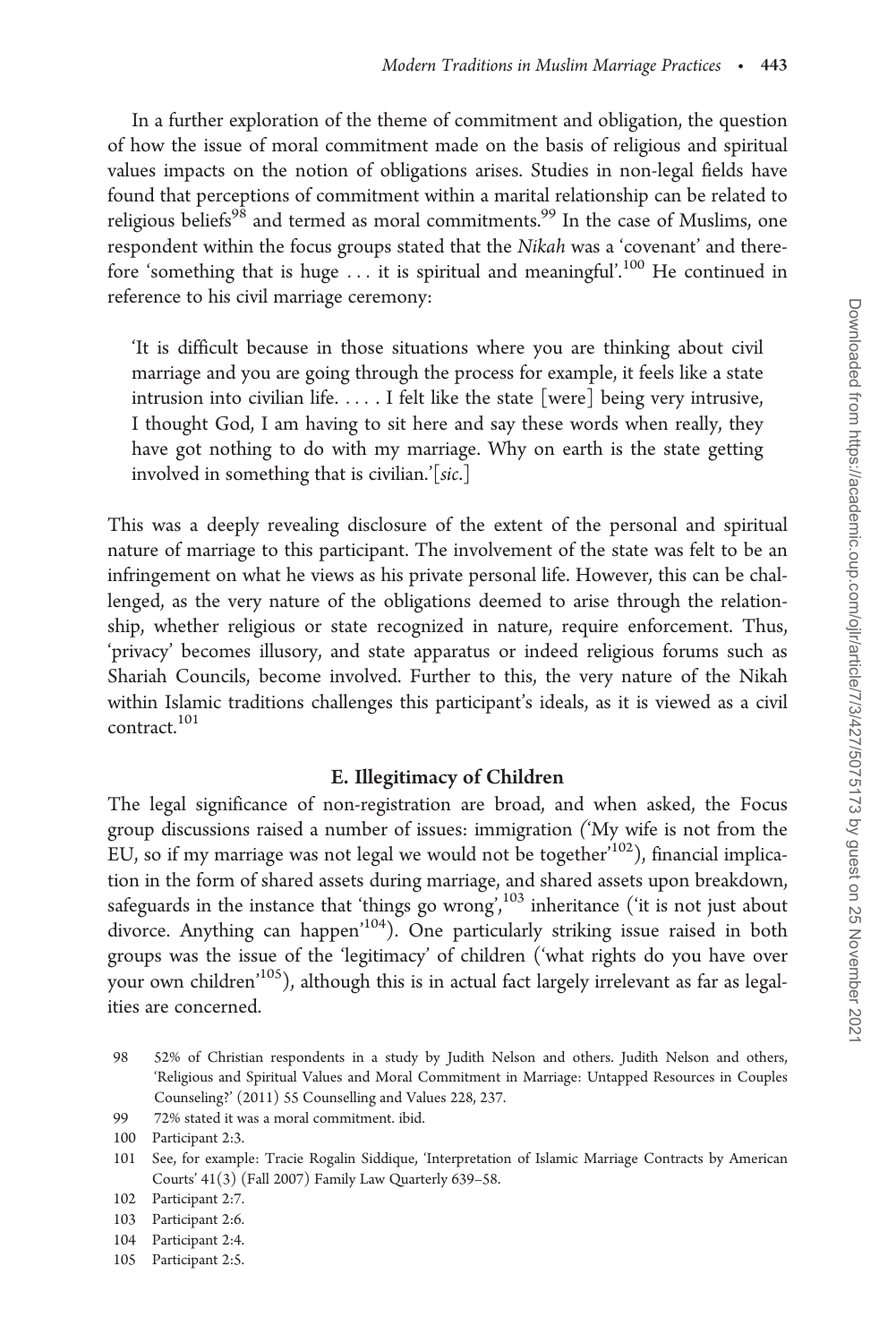' ... what status am I giving my children? After the civil ceremony my children are legitimate because otherwise they are cast as illegitimate children ... . and I wouldn't want that for my children.'106

'At least if the civil marriage takes place, you know that if there are children involved then everything will be done properly ... .'<sup>107</sup>

The legal position of children is unaffected by the marital status of their parents. Historically, the Inheritance (Provision for Family and Dependents) Act 1975, Family Law Reform Act 1987 and the Children Act 1989 had a profound impact on the issue of legitimacy of children and consequent legal implications, and the change in law in the UK was the culmination of a major shift in family arrangements witnessed from the latter decades of the 20th century onwards. Children of nonmarried parents gained the right of inheritance.

The rise in the number of children born out of wedlock from the 1970s onwards are described by Haskey<sup>108</sup> as an inevitable result of social changes which began in the 1920s,<sup>109</sup> and was facilitated by more readily available birth control devices from the 1960s.<sup>110</sup> Today, 'almost half<sup>111</sup> of all children in England and Wales are born outside marriage, with cohabiting relationships accounting for the majority of such births'.<sup>112</sup> The issue of illegitimacy was closely linked to societal expectations, and this makes the references to legitimacy within the focus groups very interesting for the simple reason that there is no question of illegitimacy within the Islamic traditions where the marriage is religious-only. Thus, the concern here is very much the state and its perception of the children born to these couples. The participants were clearly concerned about children being deemed illegitimate and the (erroneous) perceptions of negative outcomes of such a categorization. This indicates signs of integration rather than separation, as the view of the state was deemed to be highly significant. There was a stark contrast between the lesser concerns for the law's recognition of the marriage, compared with the law's recognition of the children.

#### F. Transition and Navigation

Referring back to the work of Thomassen, 'there are degrees of liminality, and ... the degree depends on the extent to which liminal experience can be weighed against persisting structures.'<sup>113</sup> He links this to Szakolczai's<sup>114</sup> premise that the convergence of individual and 'civilizational' liminality leads to an intense impact on the subject. Applying this to the case at hand, Muslim communities within Britain cannot be treated as a single defined homogenous entity and the data gathered in this research

- 113 Thomassen (n 18) 18. Emphasis in the original.
- 114 Arpad Szakolczai, Max Weber and Michel Foucault: Parallel Life-Works (Routledge 1998).

<sup>106</sup> Participant 1:1.

<sup>107</sup> Participant 1:6.

<sup>108</sup> Haskey (n 85).

<sup>109</sup> ibid at 190.

<sup>110</sup> Rebecca Probert, 'The Context of Illegitimacy from the 1920's to the 1960's' in Probert (ed), Cohabitation and Non-Marital Births in England and Wales, 1600-2012 (Palgrave Macmillan 2014) 149.

<sup>111 47.5%,</sup> see Haskey (n 85) 190.

<sup>112</sup> Rebecca Probert (ed), Cohabitation and Non-Marital Births in England and Wales, 1600-2012 (Palgrave Macmillan 2014) 1.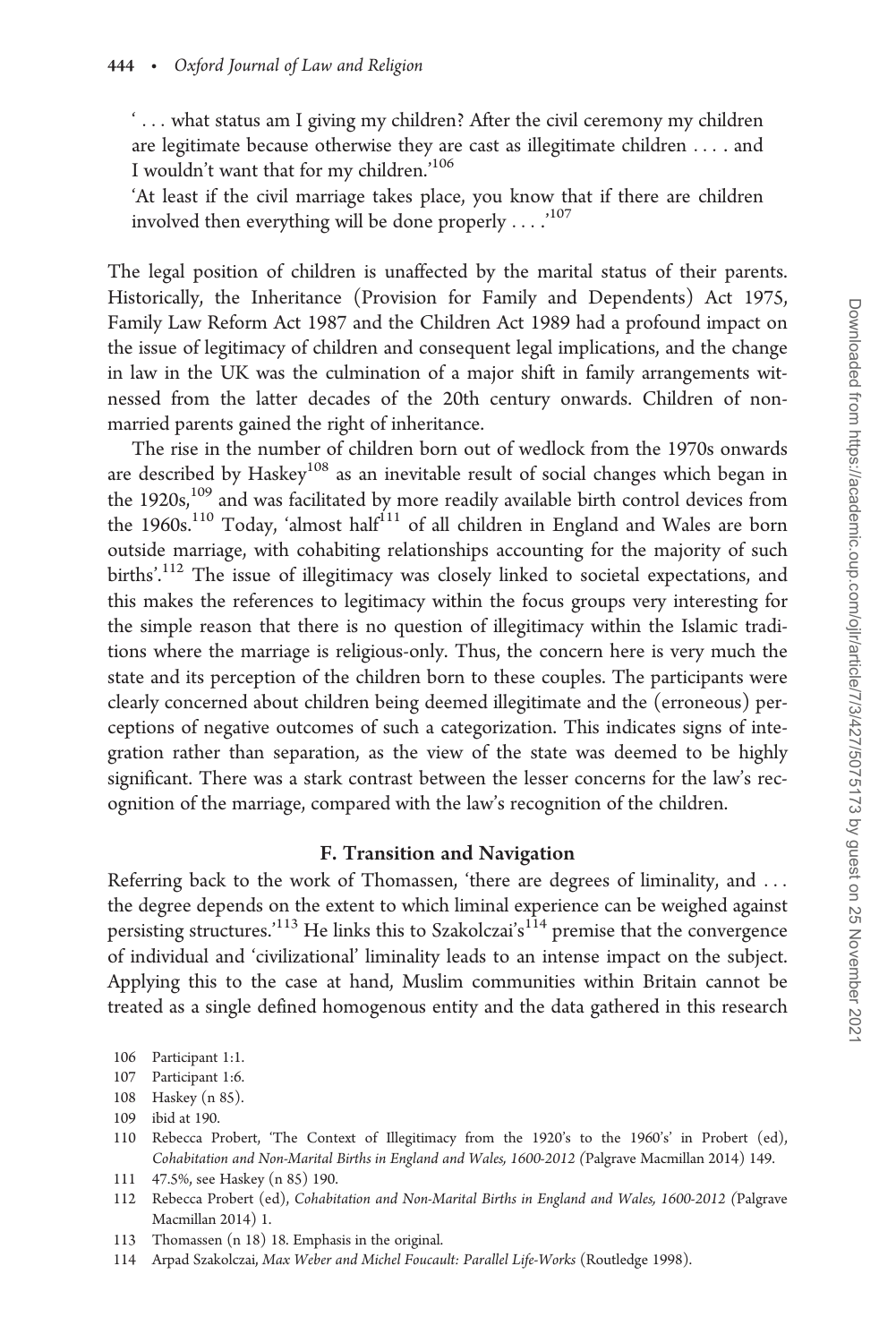supports the argument that Muslims are undergoing individual and group liminal experiences as cultures become more aligned, towards transitional cultural norms. In particular, liminality 'represents a possibility for a cultural hybridity that entertains difference without an assumed or imposed hierarchy<sup>215</sup> British Muslims are not like the neophytes described by Turner, being here physically but not socially. Rather, with entrenched generations, they are part of wider society, perhaps with some differing practices based on normative religious influences. However, shared language, shared education, and shared social priorities with wider British society means there is less that separates than connects. The idea of liminality as a process to describe the flux which Muslims find themselves in regarding marriage and family practices is entirely appropriate, and it is wholly plausible that this will remain 'permanent' as migration is a continual process with no cut off point. Therefore, Muslim communities are always changing and adapting. This is reminiscent of Szakolczai's view that modernity itself is in 'permanent liminality'.<sup>116</sup>

#### 5. CATEGORIES OF NIKAH

The interpretative repertoire from the data led to the identification of the second theme 'categories of Nikah.' This is a broad term, encompassing the celebration of marriage, the form of the ceremony, as well as the public/private division pertaining to the performance of the marriage. In this part, the focus shall be upon norms in wedding celebrations, taking account of the manner and form of wedding celebrations undertaken by the participants. This is supplemented by an initial overview of some potential motivations for unregistered marriages which present a complex contextual analysis of the phenomena.

Based on existing empirical research, as well as anecdotal evidences, we will briefly turn to the following non-exhaustive list of motivations which precipitate a Nikah: fledgling love, temporary marriage, priorities and lacking paperwork. While a limited amount of empirical research has been conducted on the motivations for entering an unregistered marriage, extensive observations and anecdotal evidences and reports in media such as online chat forums, online news archives and lifestyle magazines can be drawn upon to evidence the diverse range of practices which seem to be emerging.

Firstly, the category of fledgling love refers to Muslim youth and the transition towards British cultural relationship norms. Here, teenagers and young adults wishing to begin physical and emotional relationship similar to that of their peers enter a Nikah, which is not intended to be a formally recognized marriage in their communities. A religious-only marriage allows them to venture into this relationship without undermining their religious beliefs. Online chat forums evidence this, and in one thread, a teenage girl lays bare her struggle with a boy she has been dating for 2 years and has already had sexual intercourse with. She confesses her 'sin' and speaks of redemption through a Nikah which would mean that all future such relations would be deemed permissible.<sup>117</sup> Such relationships attest to the use of Nikah as a bridging

<sup>115</sup> Thomassen (n 18) 18.

<sup>116</sup> Szakolczai (n 34) 215–27.

<sup>117 &</sup>lt;[https://uk.answers.yahoo.com/question/index?qid](https://uk.answers.yahoo.com/question/index?qid=20101006113643AAkEq54)=[20101006113643AAkEq54](https://uk.answers.yahoo.com/question/index?qid=20101006113643AAkEq54)> accessed 29 August 2017.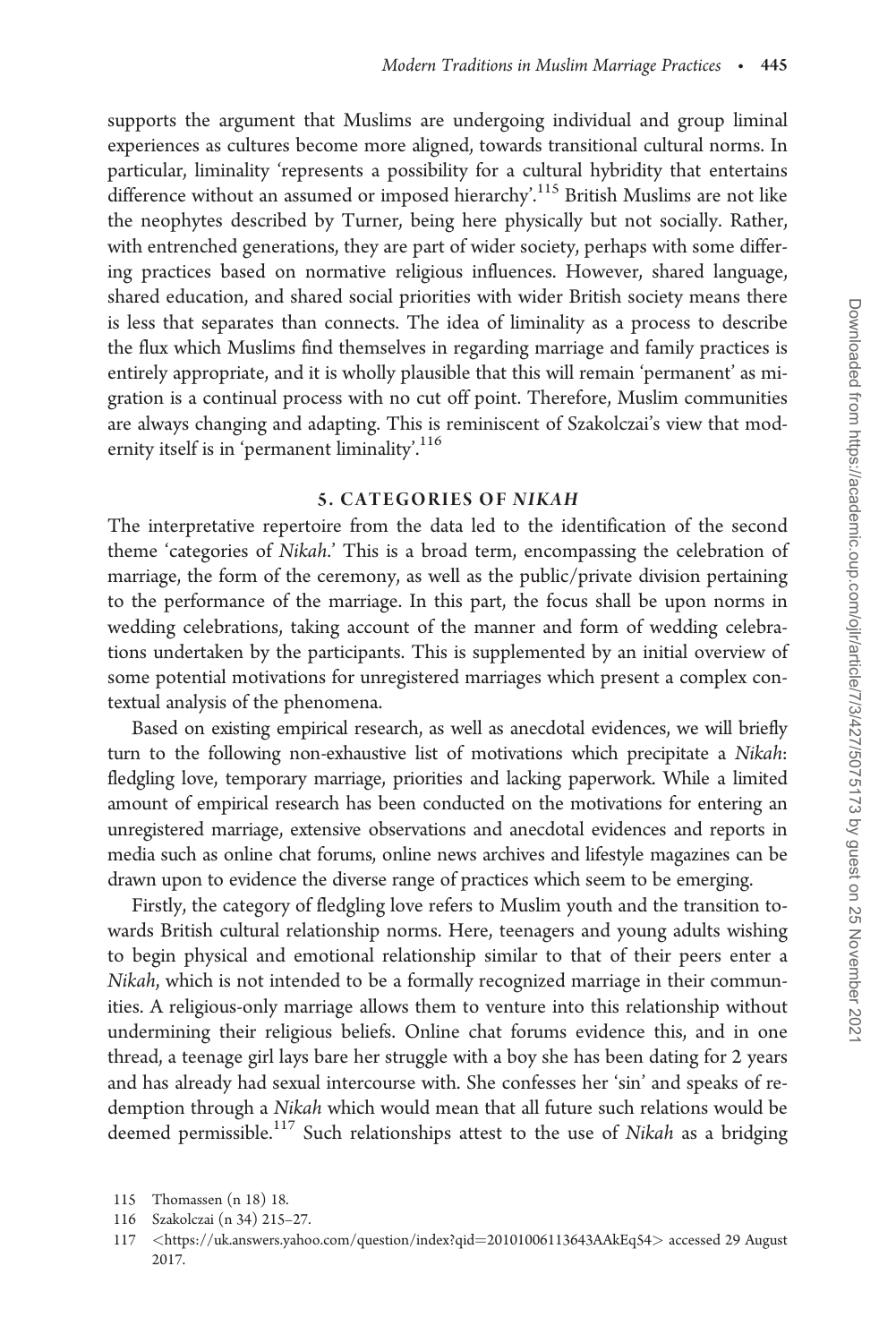method which enables a couple to have a relationship while adhering to normative religious doctrine—liminality in process. However, the usual custom of living together following marriage is being eschewed, and seems reflective of a normative cultural practice in the UK of teenage relationships. This relationship type is clearly not being envisaged by the Siddique Report, as implementation of compulsory registration of Nikah would compel these young couples to formally marry while very young, or indeed undermine the very possibility of them entering into a relationship at this age.

Moving on to the normative practice of temporary marriages, the acceptance of such arrangements differs according to religious doctrine, and seismic differences exist between Shi'a and Sunni<sup>118</sup> jurisprudence on the issue. Temporary marriages, or Nikah mut'ah<sup>119</sup> are accepted within Shia jurisprudence, while  $\pi r^{120}$  or 'customary' marriages are accepted within Sunni jurisprudence, both being unofficial. In a report by the BBC in 2013, the use of *mut'ah* was described as allowing the couple to meet without breaking the 'bounds' of Islamic law. 'We both wanted to date, to go out for dinner or go shopping and just get to know each other better before getting married, which we wouldn't have been able to do otherwise'.<sup>121</sup> It is very much described as a bridge between traditional normative religious influences, and contemporary European cultural norms. Urfi marriages differ to Mut'ah marriages, being characterized by their informality rather than their temporary nature. Urfi marriages are entered into with a view to being permanent, but the fact they are not registered with any state authorities gives the couple flexibility in how and when the marriage is  $end<sup>122</sup>$ 

Not all Nikah-only marriages have such variable outcomes, and many couples intend to continue in a lasting and enduring relationship. 'Trial relationships' may be the first step, wherein the couple will enter a religious marriage prior to committing for life, much like an 'engagement' but without being official. Mehvash and Saad, $123$ an American couple who met through an online Muslim matrimonial site, dated prior to getting married with a clear view to getting to know each other to ascertain whether they did indeed wish to marry. Saad commented that 'There are people that don't even believe in dating, but with modern Muslim couples that's how it typically works these days.' Mehvash added: 'but at the same time because we've been born and raised in western society, we mix it up ... but we're still maintaining those values'. This interplay between religious values and 'western' cultural norms are a persistent theme for young people and relationships in a process of transition.

<sup>118</sup> In simplistic terms, the Sunni–Shia divide is theological, and both groups of followers of Islam adhere to the teachings of the Quran. The Sunni Muslims also adhere to the Hadith or prophetic traditions, while this is not a priority for the Shia.

<sup>119</sup> Shahla Haeri, Law of Desire: Temporary Marriage in Shi'I Iran (Syracuse University Press 2014) 49–72.

<sup>120</sup> Lyn Welchman, Women's Rights and Islamic Family Law, Perspectives on Reform (Zed Books 2004) 42.

<sup>121 &#</sup>x27;I do ... for now. UK Muslims Revive Temporary Marriages', BBC News online. <[http://www.bbc.co.](http://www.bbc.co.uk/news/uk-22354201) [uk/news/uk-22354201](http://www.bbc.co.uk/news/uk-22354201)> accessed 29 August 2017.

<sup>122</sup> Annelies Moors, 'Unregistered Islamic Marriages: Anxieties About Sexuality and Islam in the Netherlands' in Maurits Berger and others (eds), Applying Shariah in the West. Facts, Fears and the Future of Islamic Rules on Family Relations in the West (Leiden University Press 2013) 141–64, 146–47.

<sup>123</sup> Chris Zdeb, 'Islamic Nuptials took Months to Complete; but Layers of Tradition, Ceremony and Festivity were all Worth it' [2014] Edmonton Journal.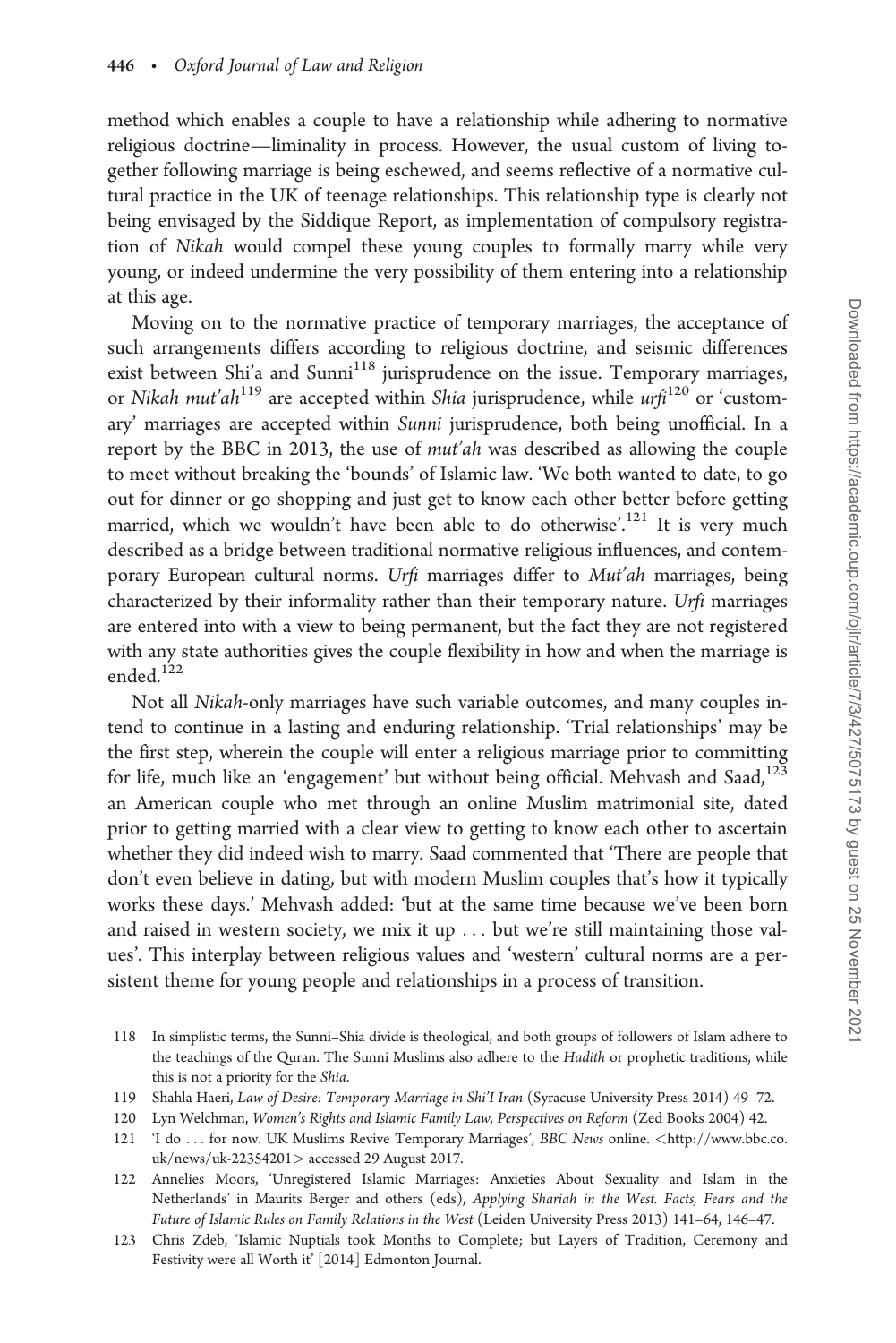Moving on to priorities, an earlier research project revealed that the most widespread reason cited for not registering their marriage was practical conveniences, priorities and the demands on time.<sup>124</sup> While the marriages under question ranged in expenditure between a few hundred pounds to £35,000, for most of the individuals, busy arranging extensive celebrations of the Nikah with friends, family and loved ones, the need to give legal effect to the relationship was simply one formality that was not a priority. For most of these individuals, adhering to normative religious doctrine was the priority. In these instances, compulsory registration may be helpful in achieving a change in practice.

Finally, there are those who arrive within the jurisdiction without adequate paperwork to prove their identity, and who thereby face problems in satisfying the legal formalities in evidencing their identity, age, and eligibility to marry. Refugees and asylum seekers are the most obvious candidates for this pathway into a religious-only marriage.

It can be argued that religious-only marriages offer a solution to a wide range of challenges, which may be faced by Muslims wishing to enter a personal intimate relationship. For some, a Nikah may present a solution to the problem faced by young people who wish to date, but require a resolution which adheres to religious doctrine. While the issue of temporary marriages are hotly contested, this practice reflects the emergence of cultural norms of some of Britain's younger Muslim citizens, whose cultural practices pertaining to relationships are far more reflective of the norms of their peers regardless of religious affiliation. However, these are often secretive suggesting an additional conflict with accepted community and religious norms of the elder generations. Thus, the choices are very individualistic, and these are collectively effecting social change, as attested to by Thomassen in his analysis of van Gennep.<sup>125</sup> Thus, the decisions being made are by individuals rather than communities. However, evidence also suggests there is a transition in community norms, and the recent survey of 903 Muslim women intended to decipher the rate of unregistered marriages found that 60 per cent of women surveyed were in religious-only marriages.<sup>126</sup> This indicates a shift in practice, making sense of liminality as unfolding 'social dramas'.127

Of course there are those who deliberately and unapologetically engage in religious-only marriages, fully cognisant of the outcomes when the eventual breakdown through divorce or death occurs. The motivations can range from the desire to protect wealth, the lack of priority for formalizing the marriage, a lack of conviction in the need for a formal recognized marriage, and a desire to maintain their relationship in the private non-state sphere.

<sup>124</sup> Akhtar (n 2).

<sup>125</sup> Thomassen (n 18) 11.

<sup>126</sup> The truth about Muslim Marriages Survey Findings, <[http://truevisiontv.com/films/details/295/the](http://truevisiontv.com/films/details/295/the-truth-about-muslim-marriage)[truth-about-muslim-marriage](http://truevisiontv.com/films/details/295/the-truth-about-muslim-marriage)> accessed 28 November 2017.

<sup>127</sup> Thomassen (n 18) 13.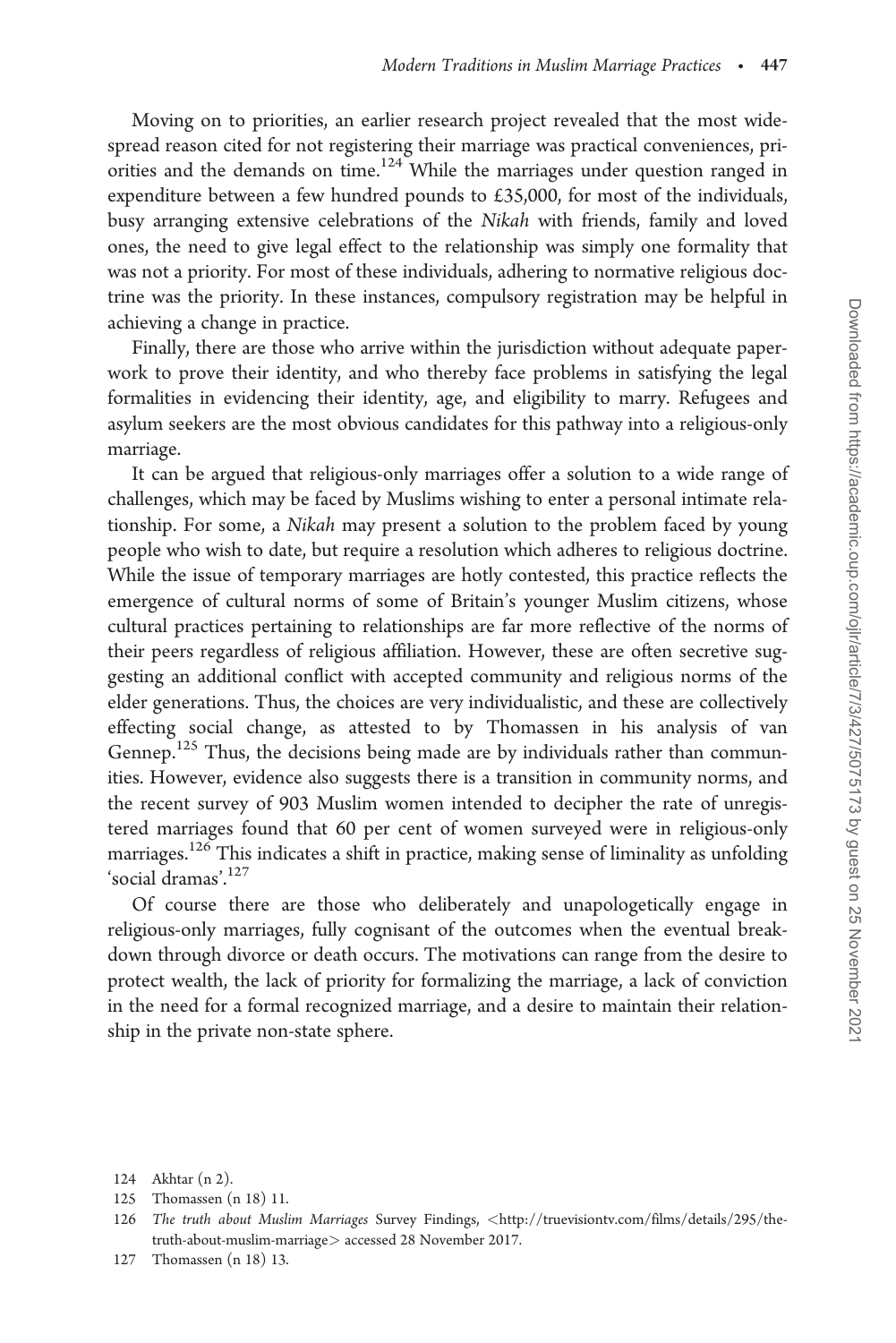## A. Celebrating the Big Day

Of those who enter marriages which are either religious-only or adhering to legal formalities, there are a range of priorities in their celebrations. The only global norm where weddings are concerned seems to be the public nature of the celebrations. In order to benefit from the rights of marriage, there is a perceived need to proclaim your status before throngs of witnesses. All participants in both focus groups publicly celebrated their nuptials and all were preceded or followed by formal legal ceremonies, bar one, which at the time was still in progress. This can be contrasted with the statements made by Coleridge J in the case of Burns  $v$  Burns<sup>128</sup> wherein he refers to the 'the photographer, the marquee and the disco'<sup>129</sup> as being hallmarks of a wedding reception. Such 'hallmarks' are a global cultural phenomenon, and while the order of priorities may be different, Muslim marriage celebrations are no different, while customs and cultures may differ.<sup>130</sup> Thus, marching bands, photography, music and a DJ, tiered wedding cakes, dancing, speeches, were all part of the wedding celebrations of participants in an earlier empirical study.<sup>131</sup>

In response to the question 'what was important to you about the marriage ceremony that you had?', an interesting dimension was offered by participant 1:5, who stated immediately:

'I guess the most important thing for all of us Asians is the presence of the family and as I see all of us Muslims here, then obviously the religious aspect of it comes into it as well .... the Islamic aspect as well as the traditional family aspect-making sure that close family are all involved and attending.<sup>132</sup>

This participant put forward a view which he deemed was reflective of the entire group's position, based on the identities of 'Asian' and 'Muslim', whereby he concluded that Asian families have large weddings and being Muslim results in the prioritization of the religious dimension. This was followed by female participant 1:7 who agreed, but clearly distanced community norms from her own preference, stating 'I think that if I had it my way, it would have been just the immediate family and that's it'. She stated that her wedding was bigger than she wanted, and that she would have been happy with 30 guests, but instead there were 300 present. This tension between so called 'Asian' norms and the participants own desire, reflective of wedding celebrations in the UK, evidences a transition in the manner of celebration.

Participant 1: 6 told a very interesting story:

'My circumstances were very different, so I had my Nikah done but I wasn't 18 for another month and I had to wait a month before I could have my civil ceremony but then that was a job because my parents had my passport and they were going to take me to India [to get married] so the threat was always there

<sup>128 [2007]</sup> EWHC 2492 (Fam), [2008] 1 FLR 813.

<sup>129</sup> ibid [6].

<sup>130</sup> Akhtar (n 18).

<sup>131</sup> ibid.

<sup>132</sup> Participant 1:5, male, aged 25–34.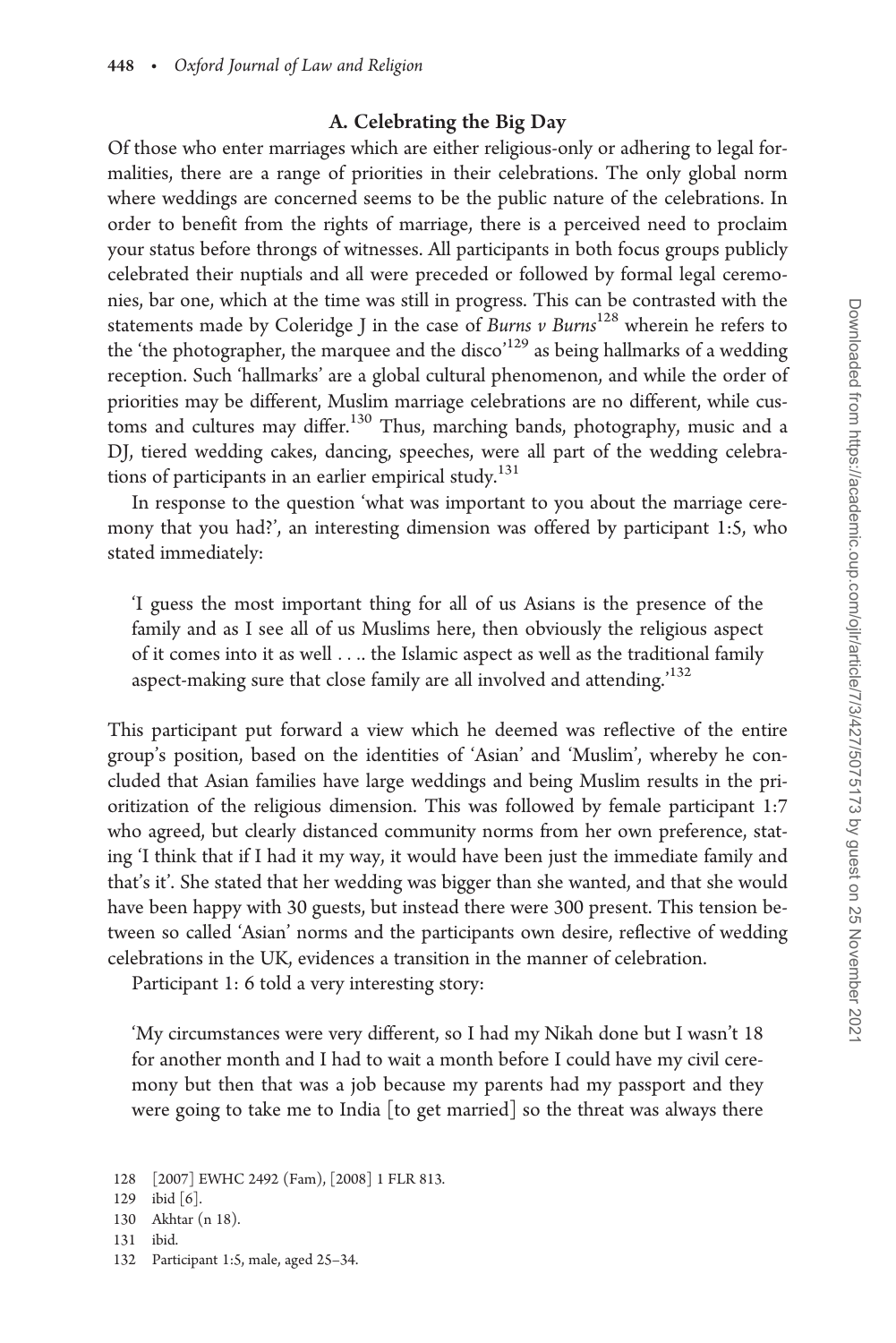until I got legally married ... For me, my civil ceremony was very important, it made me feel safe.'

Thus, in this situation, the civil marriage ceremony was pivotal to the participant safeguarding herself from potential abduction and/or forced marriage. This use of the civil ceremony as a protective mechanism revealed a different dimension to the proceedings.

The tensions around the wedding celebrations were made apparent by other participants, with 1:8 attempting to shed some light on the intergenerational conflict and lack of agreement on priorities. She stated that her wedding was 'quite big' but in those days that was the norm. While acknowledging that celebrations have been 'cut down', she still placed a great deal of value on the wedding as a 'time to get together as a family and share in that special moment with them' as a rationalization for wanting to invite distant relatives to her son's forthcoming nuptials. He, on the other hand, could not understand the need to invite 'so-and-so's uncle [who] we haven't ever seen'. She went on to explain that the wedding was a special day for her (as mother of the groom) and for the relatives, not just for the couple being married, reflecting on particular family values which may not be shared across the generations.

Participant 1:6 had a different experience with her wedding, as her family did not approve and so she felt that she was deprived of the presence of loved ones at her wedding, with only 30 people present, which also led to a deeper appreciation of that aspect of the celebrations. Participant 1:4 on the other hand had 10 guests present, and stated clearly that the priority for her was the religious obligation and so only 'close and important' people were present.

The transnational dimension of many Muslim families was brought to the fore by participant 1:5, and following on from his earlier comments, he elaborated that his wedding consisting of 750 people in Pakistan included a lot of extended family members who he met as a 'once in a lifetime opportunity' as weddings were deemed to be that one occasion when everyone would come together to celebrate. He ended by stating 'I have not seen 90% of those people since'.

This discussion around priorities where wedding celebrations are concerned clearly focussed on family presence and the fulfilment of religious obligations. Only participant 1:1 mentioned the civil ceremony, which was only attended by herself, her husband and 6–7 other guests:

'Even though that was really small, we started saying the vows and that meant so much to me and they were really important to me because you don't get that at the religious ceremony, you are just answering questions ..."do you want to marry this man". That was really important to me and a little bit more meaningful in what we were promising each other.'

This reflection on the vows was an interesting admission, as the Nikah ceremony simply requires affirmation of marriage by the bride and groom to the other. This was also in contrast to the participant 2:3 who asserted the exact opposite sentiment about his civil ceremony, evidencing a plurality of views.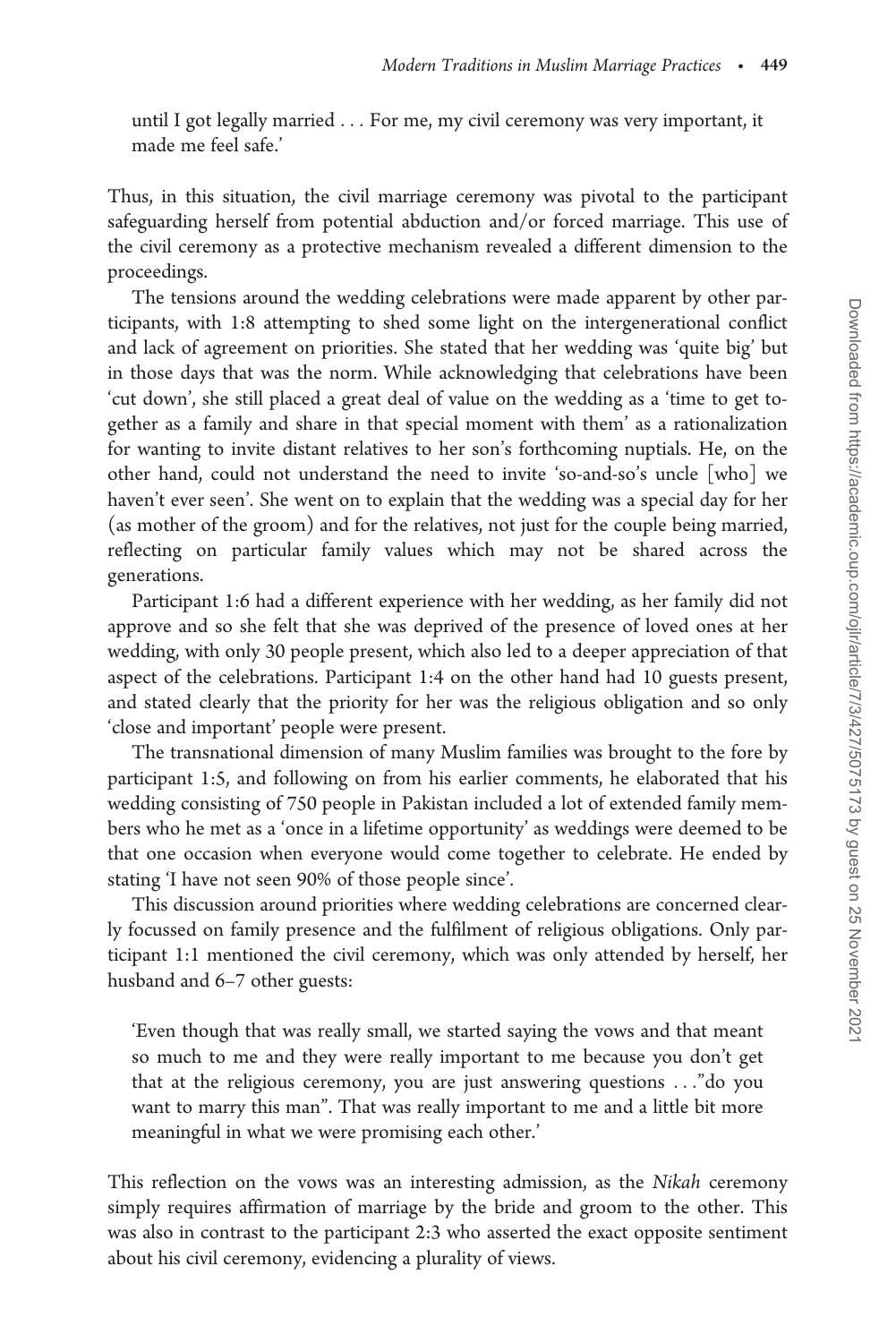Within Focus Group 2, the general consensus was that the priority for the wedding celebration was the Nikah. This was followed closely by the presence of the bride and groom's family members. Everything else was described as 'paraphernalia' (participant 2:3). Participant 2:2 described the 'push away from the ethnic cultural norms as a bride' which allowed her to prioritize her own wishes relating to her choice of wedding dress and order of events. Tensions were apparently due to conflicting expectations of parents and other family members, however, the very fact of the assertion of the right and freedom to observe certain practices at weddings can of itself be said to be reflective of transitional cultural norms.

Related to this, participant 2:6 described her identity as a British Muslim as a key part of her wedding where dress was concerned:

'.I consider myself British. Even in terms of picking the wedding outfit- I got married in a white wedding dress but according to Islamic principles; I was fully covered, I was wearing a hijab but for me that was quite an important thing because I felt that my identity was more British.'

Both of these female participants fall within the 25–34 age category, and having been married for 4 and 7 years, it is possible that their views are more strongly influenced by a British cultural identity converging with religious values.

Participant 2:5 described herself as a 'bit different' as she grew up in Britain but with strong ties to her Indian heritage. She married in a traditional red saree as this was her mother's wish, and she adheres to Indian cultural traditions in keeping with her family norm. However, she describes her father as 'an educated man' which prompted her civil ceremony taking place 3 months before the religious ceremony in recognition of the lack of legal status of the religious ceremony, thereby resulting in that occupying its own position of priority over the normative religious practices. She described a balancing act between culture and religion.

Within focus group 2, a discussion took place that was not identified nor discussed by the first group. '[The Nikah] is a binding contract between two people, it is not a religious ceremony. You know you go to the church, that's different, they have done the religious bit there .... You don't have to be in a mosque to have this done, do you? You can have two witnesses and you can sign the paper and that is it.<sup>'133</sup>

The statement made by participant 2:4 seemed to have undermined the previously held belief in the utility of the Nikah as a religious ceremony of marriage. Statements quickly followed in which there appeared a sudden disconnect between the contractual effect of the Nikah, and the positioning of the ceremony itself.

'I would say that it is a religious contract, that is correct but it is made into a ceremony by the environment and the circumstances in which it is conducted.'134 'It is a requirement of Islam but it is not a ceremony in itself.'<sup>135</sup>

<sup>133</sup> Participant 2:4, female, aged 45–54, educated to A-Levels. Failed to provide details of religious practice and statement of identity.

<sup>134</sup> Participant 2:3.

<sup>135</sup> Participant 2:6.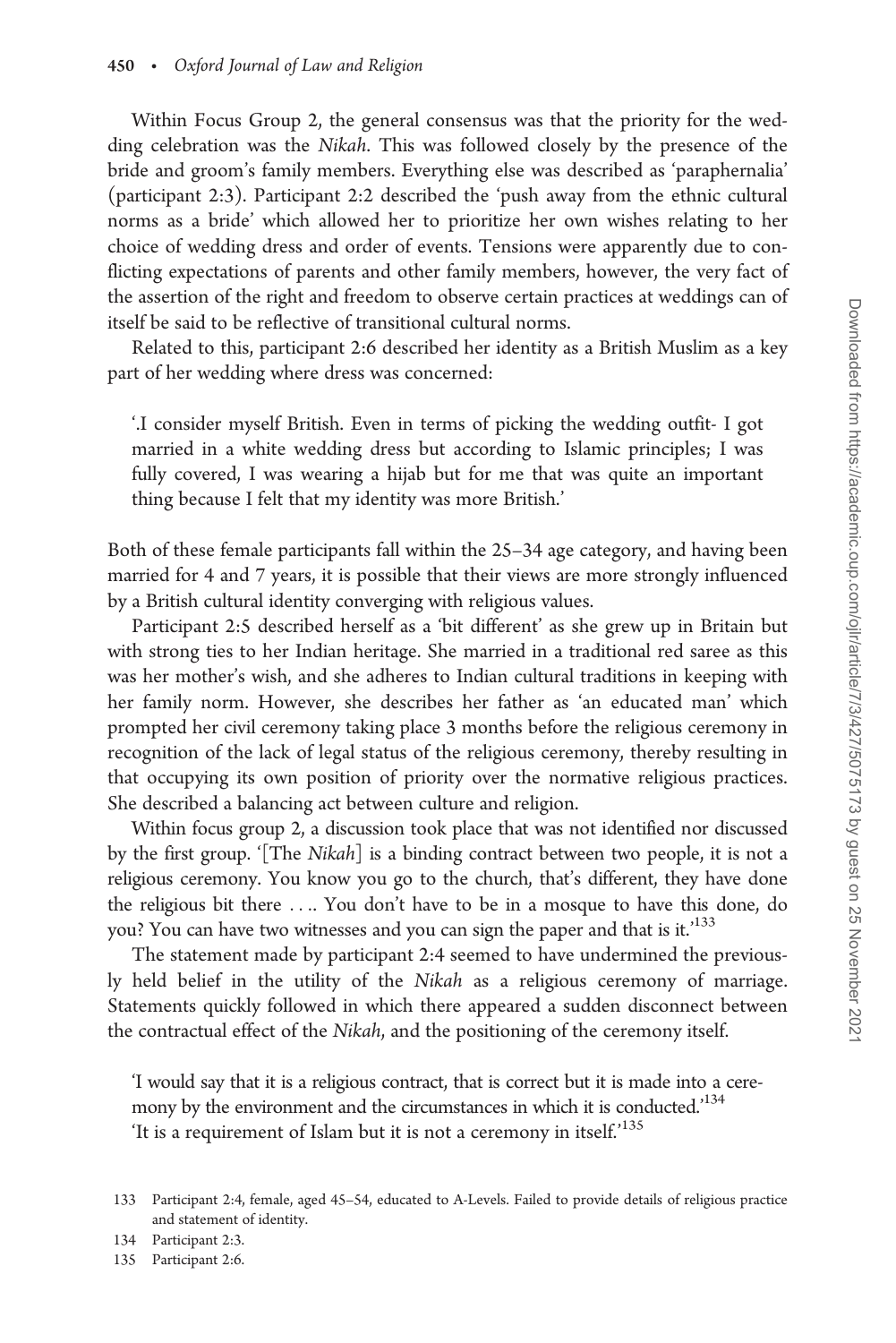'I suppose that when you say you are having your Nikah done, it is considered your religious wedding ceremony but I agree, what you are getting out of it is a contract but that is how I see it anyway.'136

When asked who else agreed, participants 2:1 and 2:2 also agreed. However, gauging from the body language and the apparent hesitation by the participants, and the lack of convincing attestations, it was clear that the impact of participant 2:4's confident assertion was to undermine everyone else's previously held beliefs in the Nikah being synonymous with the religious marriage ceremony. This is demonstrative of the fact that issues around normative religious practices are perhaps not critically appraised by even the most educated of British Muslims, and certainly within this group, this very discussion was breaking new ground.

In conclusion to the discussion, participant 2:3 stated that the lack of recognition of the 'contract' (Nikah) was evidence of the 'non-inclusiveness of the modern secular world'. This was an interesting contention, as on many levels, the advent of antidiscrimination legislation in England and Wales negates such an assertion. And the state centric mono-legal system is a historic fact, which has faced challenge in numerous forms over the decades and centuries.

#### 7. CONCLUSION

British Muslim communities are not single homogenous entities and no single narrative can possibly reflect the multitude of voices, opinions and practices which are commonplace from household to household, social group to social group and community to community. The focus of this study has been the discourses around family, relationships, and marriage within Muslim communities. These narratives do not occur in a vacuum and Muslim communities are not closed off from wider society, and not necessarily insular. Where unregistered religious-only marriages are concerned, the use of the theoretical framework of liminality in this article provides a clear narrative of the process of cultural transition underway. This infers a cultural change reflective of wider social norms of cohabitation in Europe, enabling close family relationships outside of the state's family law arrangement. This cultural norm is not evidenced in 'cultures of origin' where marriages and family relationships outside of the state's purview are atypical further evidencing the transition.

This process of liminality is on-going, and unlikely to resolve in the coming years, and may in fact remain in permanent flux. Previous Empirical research conducted within Muslim communities demonstrates that one cannot underestimate the varying impact of wider societal norms and practices on the practices and priorities in relationships for British Muslims. As expounded by van Gennep, 'the life of an individual in any society is a series of passages from one age to another and from one occupation to another.'137 This study has revealed the extent to which Muslim in England and Wales are conducting their family relationships in a manner which reveals enduring ties to cultures of origin while simultaneously transitioning to British cultural norms. The use of focus groups in this study enabled a small number of these myriad

<sup>136</sup> Participant 2:5. 137 van Gennep (n 11) at 3.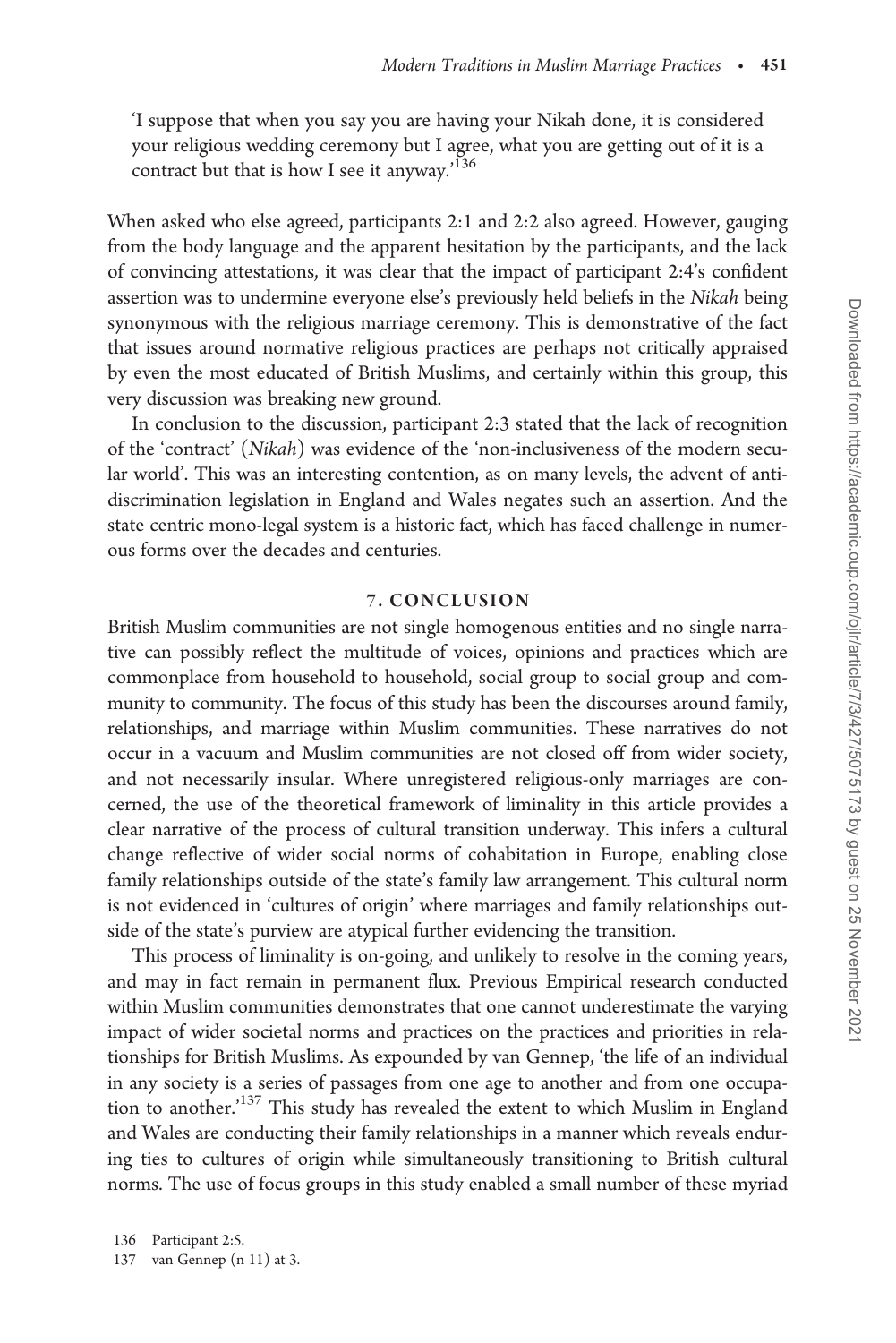of voices to intersect and provided valuable data on the emerging norms surrounding Muslim marriage practices and underlying motivations, justifications and conceptualisations.

This paper has engaged with modern traditions in Muslim marriage practices and has identified some key areas within the discourse. The decision on whether or not to register is largely determined by notions of adhering to legalities of the state, however, while all bar one participant was in a registered marriage, participants' statements reflected that the most important dimension of the marriage ceremony was deemed to be the Nikah. The registration was largely conducted as a 'tick box' exercise. Despite their own formal marriages, the majority were also staunchly resistant to the idea of compulsory registration of religious marriages, with the discourse couched in terms of choice and freedom, in parallel with the choices availed to wider society. Thus, they would no doubt oppose the Siddique Report's recommendation of compulsory registration. It is clear that the Nikah is a means for entering into both 'official' and non-official relationships as far as Muslim practice is concerned. As a result, any move towards legal recognition of religious marriages is also deeply problematic.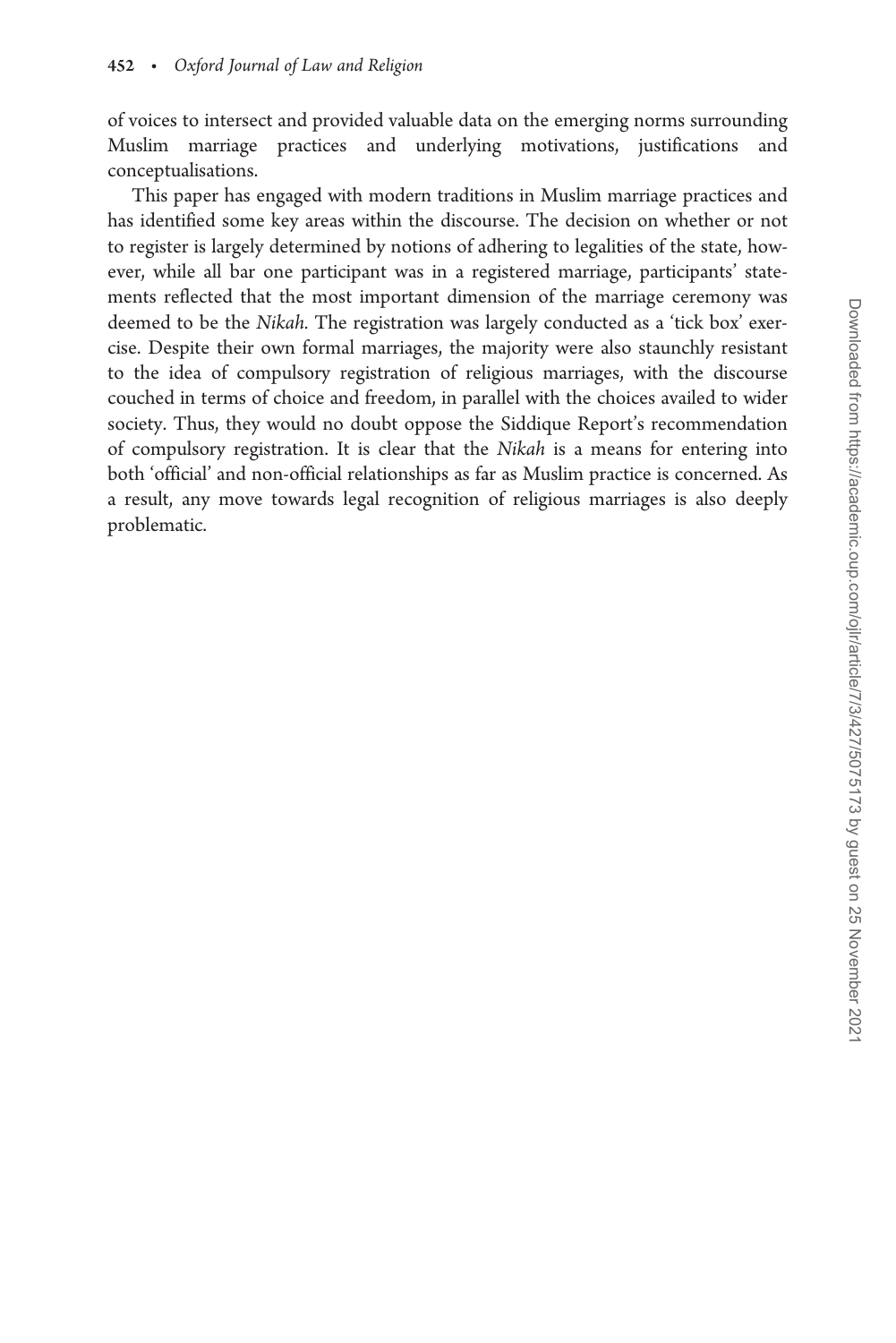# Appendix 1

|                                | Group 1                                              | Group 2                                     |
|--------------------------------|------------------------------------------------------|---------------------------------------------|
| Gender                         | 3 male, 5 female                                     | 2 male, 5 female                            |
| Age                            | $25 - 34(1)$                                         | $25 - 34(4)$                                |
|                                | $35 - 44(2)$                                         | $35-44(2)$                                  |
|                                | $45 - 54(4)$                                         | $45 - 54(1)$                                |
|                                | $55+(1)$                                             |                                             |
| Lived in UK                    | From birth $(4)$                                     | From birth $(4)$                            |
|                                | Between 21 and 45 years<br>(4)                       | Between 13 and 24 years<br>(3)              |
| Nationality                    | British (8)                                          | British $(6)$                               |
|                                |                                                      | Danish $(1)$                                |
| Ethnic origin                  | Pakistani (1)                                        | Indian $(4)$                                |
|                                | Bangladeshi (1)                                      | Somali (1)                                  |
|                                | Indian $(5)$                                         | Pakistani (2)                               |
|                                | Indian/White $(1)$                                   |                                             |
| Highest educational            | Postgraduate degree (1)                              | Postgraduate degree (2)                     |
| qualification                  | Degree or equivalent $(4)$                           | Degree or equivalent $(3)$                  |
|                                | A-Level or equivalent<br>(2)                         | A-Level or equivalent<br>(2)                |
|                                | GCSEs(1)                                             |                                             |
| No. of years married           | Currently: 20, 14, 29, 29,<br>21, 10, 5              | Currently: 4 months, 2,<br>4, 4, 7, 30, 12, |
|                                | Previously: 15, 15                                   | Previously: 22, 15                          |
| Nature of marriage ceremony    | Both religious and civil<br>$\text{(all)}$           | Both religious and civil<br>(6)             |
|                                |                                                      | Religious-only $(1)$                        |
| Time gap between civil and re- | 3 days, 1 year, 1 month,                             | 1 day, 3 month (3), 6                       |
| ligious ceremonies             | 1 month, 2 weeks, 4<br>months, x months,<br>same day | months                                      |
| Which ceremony was first       | Religious (6)                                        | Religious (6)                               |
|                                | Civil (1)                                            | Civil (1)                                   |
| Children                       | 2(2)                                                 | 1(1)                                        |
|                                | 3(2)                                                 | 2(2)                                        |
|                                | 4(3)                                                 | 3(1)                                        |
|                                | 6(1)                                                 | 4(1)                                        |

### Demographic profile for focus groups

(Continued)